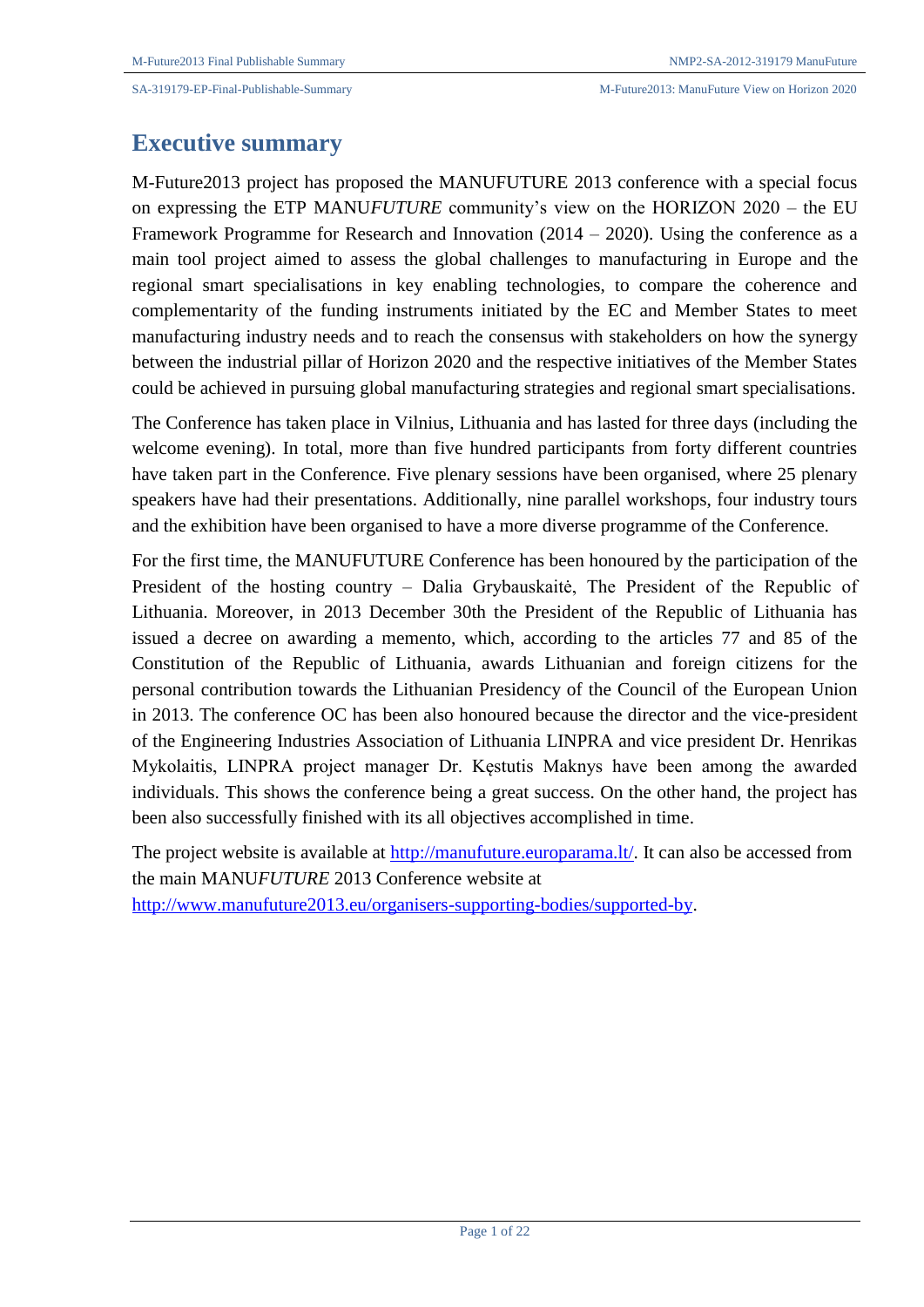# **1 Project context and the main objectives**

M-Future2013 project aimed to create a better synergy between initiatives launched by the European Commission and the Member States to the benefit of the coherence of the overall actions within the field of research and innovation in industrial technologies in FP7-NMP theme and in the subsequent EU Framework Programme for Research and Innovation Horizon 2020. In order to increase the coordination efforts the MANUFUTURE 2013 conference was proposed with a special focus on expressing the ETP MANU*FUTURE* community's view on the Horizon 2020 – the EU Framework Programme for Research and Innovation (2014–2020).

The main objectives for the project and the conference were:

- Assessing the global challenges to manufacturing in Europe and the regional smart specialisations in key enabling technologies underpinning advanced manufacturing with a particular focus on (1) regional specificities in the Baltic area and the Northeast of the EU, namely, creating new jobs and increasing levels of productivity in the key clusterised sectors of the region such as energy, machinery production, metal manufacturing by transferring enabling technologies from high-tech firms specialised in ICT, cleantech and green energy and (2) addressing the gap in industrial R&D.
- Comparing coherence and complementarity of the funding instruments initiated by the EC and the Member States to ensure that manufacturing industry needs are met in supporting capacity building in research infrastructure, skill development and job creation.
- Reaching consensus with stakeholders on how the synergy between the industrial pillar of Horizon 2020 and the respective initiatives of the Member States could be achieved in pursuing global manufacturing strategies and regional smart specialisations.

The event was planned for the second half of Lithuania's Presidency of the Council of the EU (in autumn 2013) at the time when legislative acts on Horizon 2020 had been already adopted by the EU Parliament and Council. Importantly, the conference was under the patronage of Dalia Grybauskaitė, the President of the Republic of Lithuania. The event was serving as a forum of stakeholders from industry, universities, research institutions and government discuss the possibilities on how to better put Horizon 2020 and respective national initiatives into operation.

The manufacturing industry represented by MANU*FUTURE* has significant interest in the EC Regional Policy as a key delivery mechanism for EU 2020 and the pursuit of smart, sustainable and inclusive regional growth. Smart specialisation combines a place-based approach with innovation systems logic and a strong outward orientation towards global value chains aimed at smart, sustainable and inclusive growth in the regions. To achieve smart growth there is a need to mobilise and maximise the innovation capacity of every region through open innovations and the alignment of public and private investment decisions towards a limited number of priorities with the highest development impact. The ways to better transform Horizon 2020 investments into wealth, growth and jobs have been discussed: supporting better coverage of the entire innovation cycle, promoting better alignment with national and regional policies and funding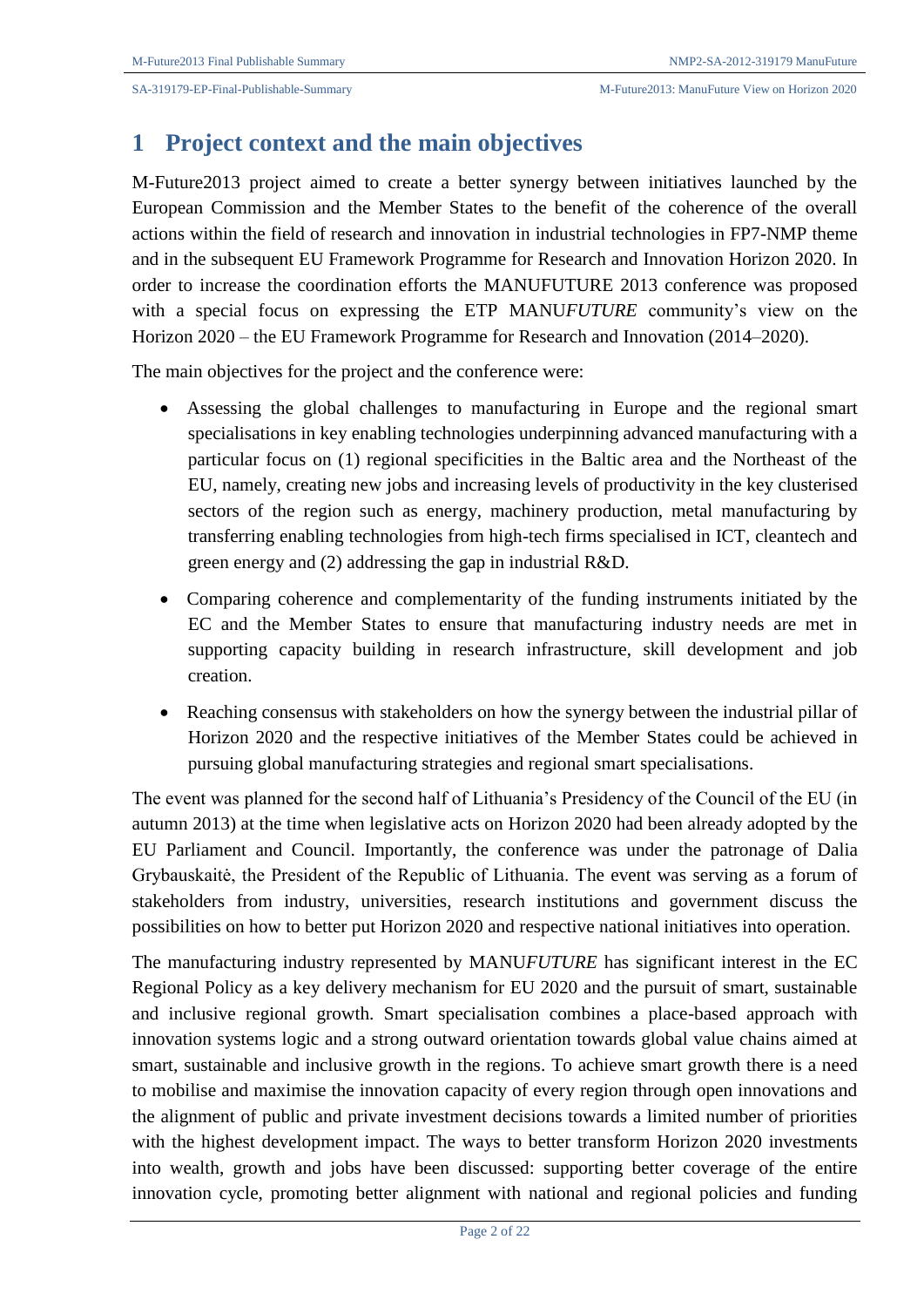programmes, and creating framework conditions for growth and jobs to help the European regions stay globally competitive.

At the conference, leaders and specialists from the EU engineering industry and the field of science have been discussing Horizon 2020, the new Framework Programme for Research and Innovation, and the best ways to approach its implementation while promoting innovation of the EU engineering industry, sustainable development and competitiveness in 2014-2020. In the discussions and the speeches made by European Commission, business and science representatives, special attention was given to the increase in efficiency of EU regional and national RTD support tools through their mutual synergy and the national and regional smart specialisation of the countries.

This event is expected to have long-term impact on the future of Lithuania and the EU as a whole. Promoted by the MANU*FUTURE* platform and the DG research of European Commission, an annual conference is organised since 2003 in the country having the EU presidency in the second half of the year. This year it was first time to have more than 500 participants from Europe and around the world in the event, and to have the President of the hosting country for the welcome speech in the MANUFUTURE 2013 conference.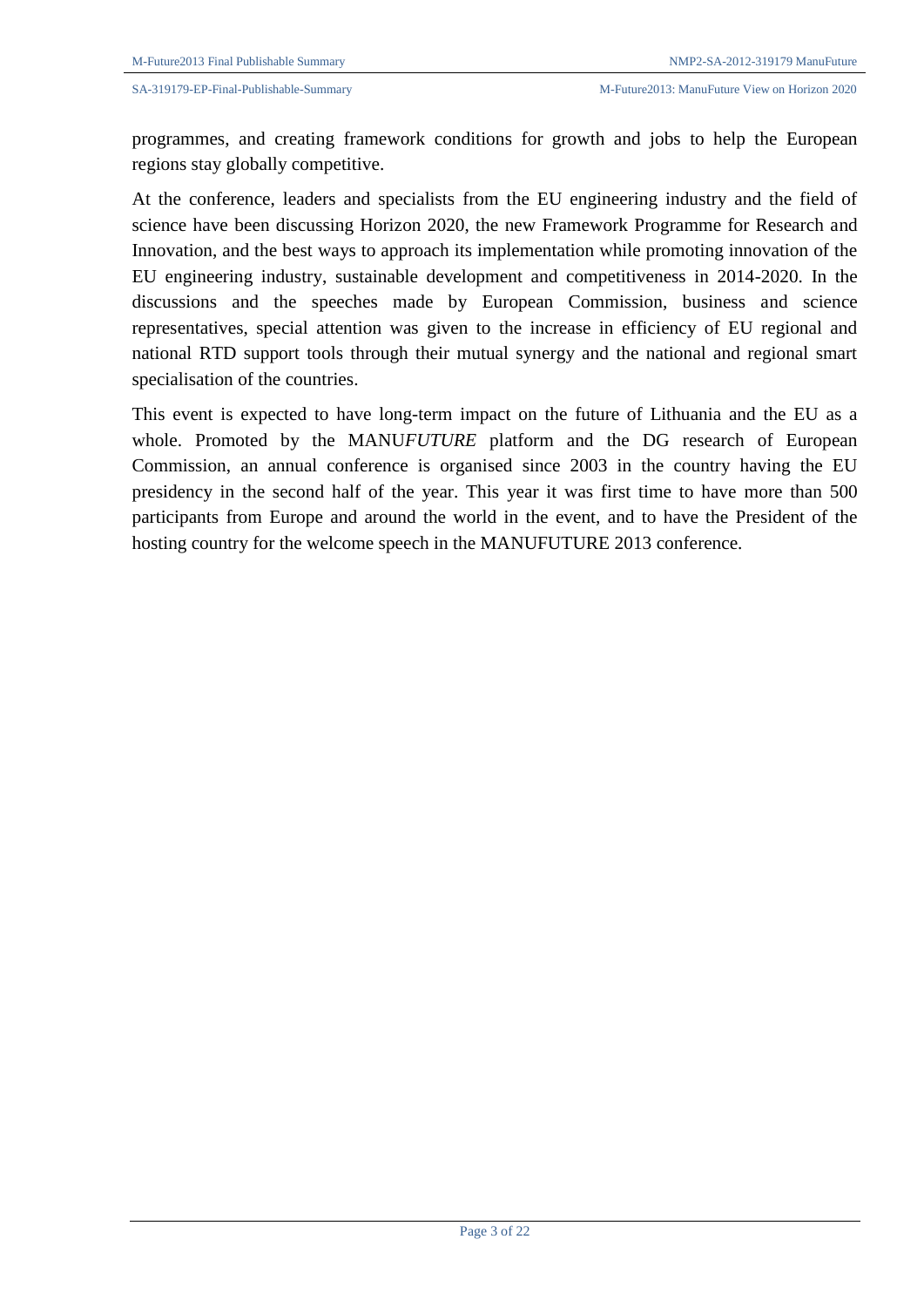# **2 Description of the main results/foregrounds**

## **2.1 Key figures of the conference**

The conference has taken place in Vilnius, in the Lithuanian Exhibition and Congress Centre LITEXPO. Vilnius, the capital of Lithuania, is one of the most frequently visited cities of Eastern Europe. It draws attention, not only because of its unique architectural character, but also by its cultural events and attractions. Vilnius is the largest city of the country. The population of Vilnius is 560,000 people, which accounts for 17 percent of the total population of the country.



**Figure 1: Main conference hall at LITEXPO**

LITEXPO complex consists of 9 exhibition halls, total exhibiting area of which amounts to 17.6 thousand square meters, and external grounds that cover 15.1 thousand square meters. All in all, total exhibiting area reaches 32.7 thousand square meters. Currently LITEXPO is the largest exhibition and convention centre in the Baltic States by the number of events it organises and the income index, as well as by the exposition area supplied with up-to-date equipment and offers flexible meeting spaces of the highest quality.

607 participants have registered to the conference and 502 persons have attended it. Participants have represented 40 countries (among them 24 guests from Eastern Europe outside EU and 14 guests from other countries worldwide). More than 100 guests have been female participants. 40 participants have registered to the brokerage event B2B Meetings and total of 64 meetings have been registered in the registration platform. Finally, 57 have taken place during the event. Also, 44 participants have registered to the brokerage event Round Tables for Preparation of FoF proposals. At the opening session four speakers have held initial speeches. Within the 2 conference days 5 plenary sessions have been held, where 25 plenary speakers have had their lectures. During the conference 9 parallel workshops have taken place where invited speakers expressed their opinion on the workshop subjects. Conference participants have visited 10 manufacturing companies during industry visits. 26 organisations have presented themselves in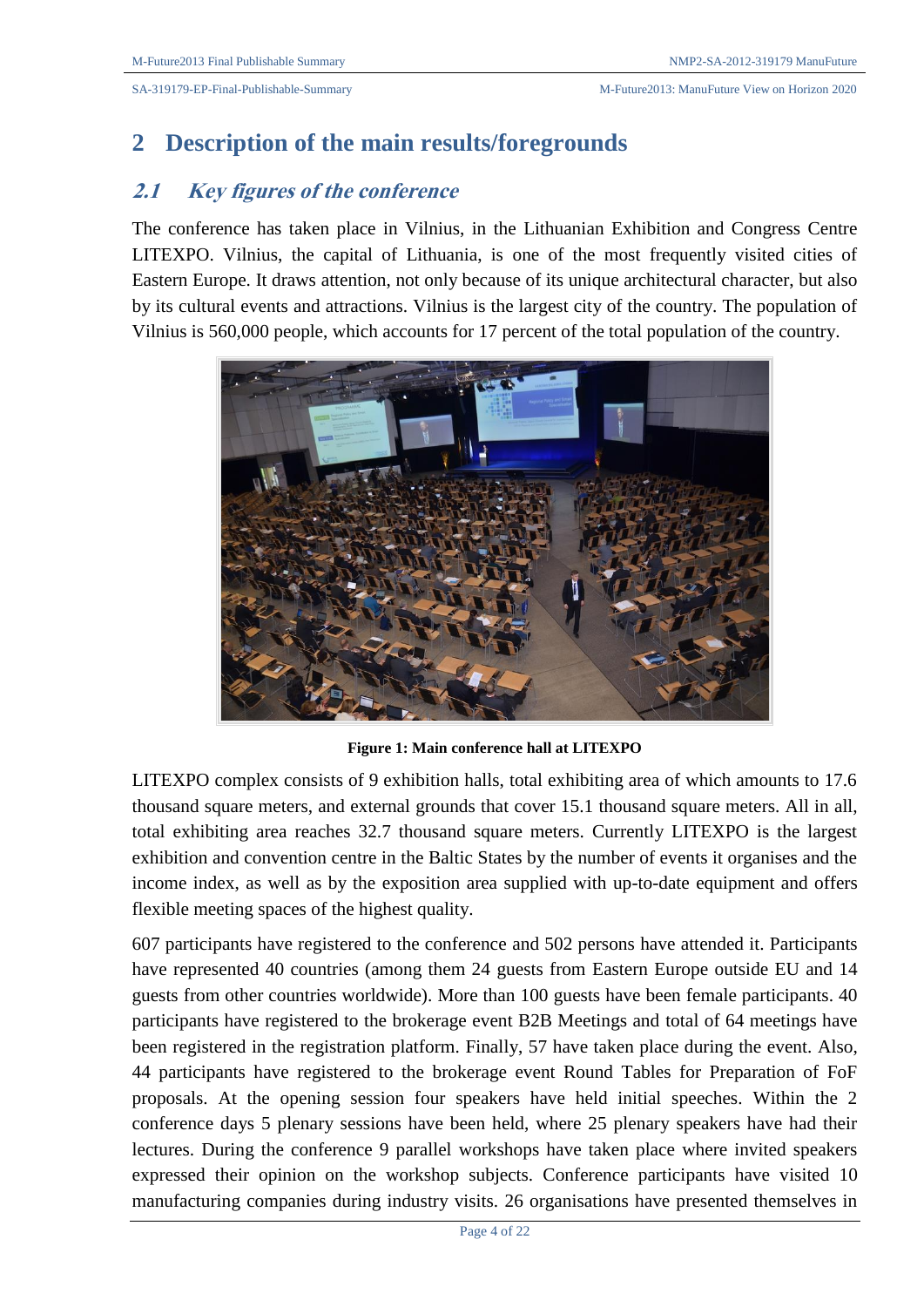SA-319179-EP-Final-Publishable-Summary M-Future2013: ManuFuture View on Horizon 2020

### the exhibition.



**Figure 2: Plenary session at MANUFUTURE 2013**



**Figure 3: Exhibition area at the conference**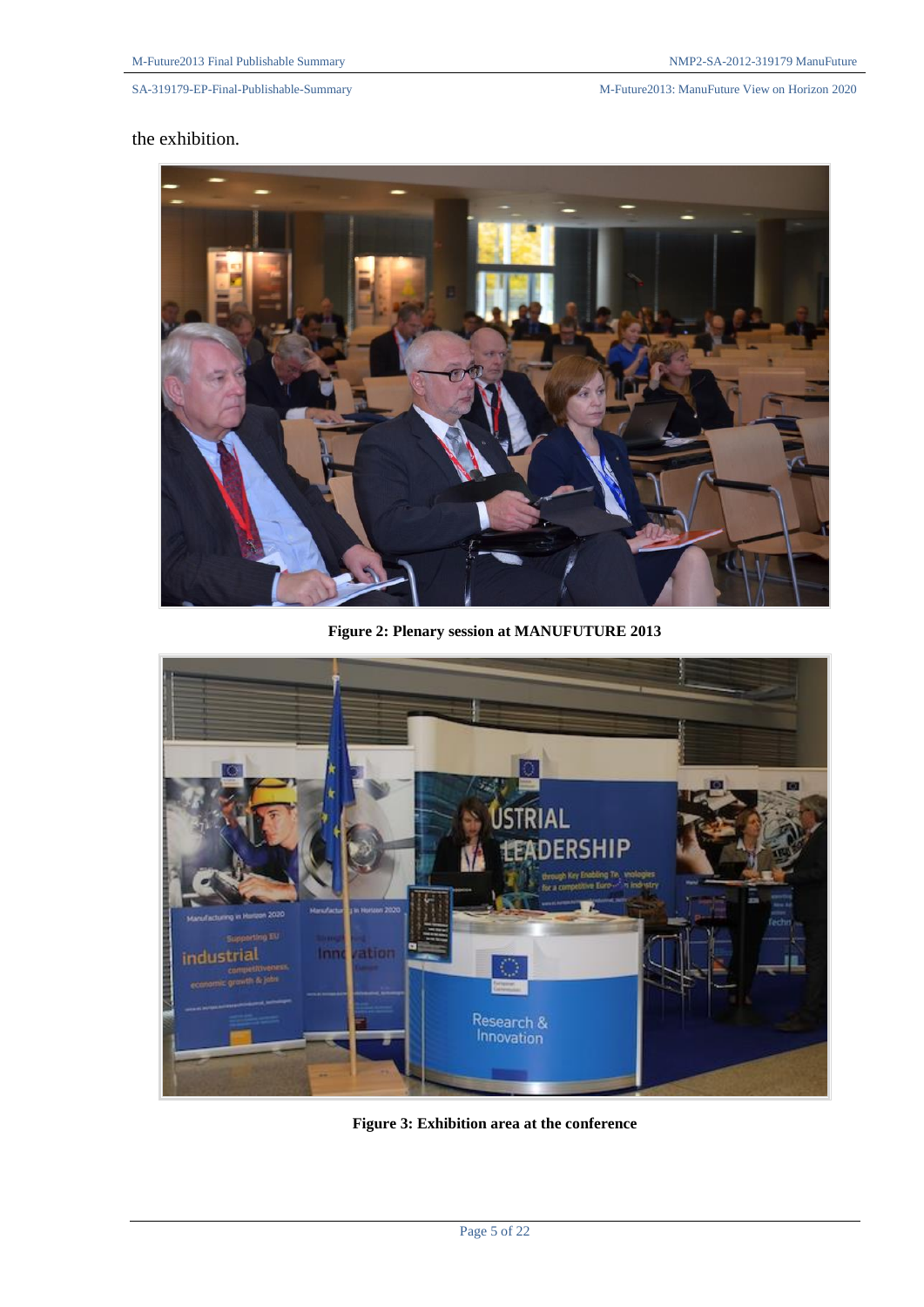SA-319179-EP-Final-Publishable-Summary M-Future2013: ManuFuture View on Horizon 2020



**Figure 4: Distribution of the conference participants by organisation type**



### **Figure 5: Distribution of the conference participants by country**

To imagine how large human capital and infrastructure has been engaged to handle the conference:

- 4 leading persons from LINPRA;
- 2 persons from EP;
- 50 volunteers (in some cases reaching 65) mainly students of VGTU, VU, LEU and KTU;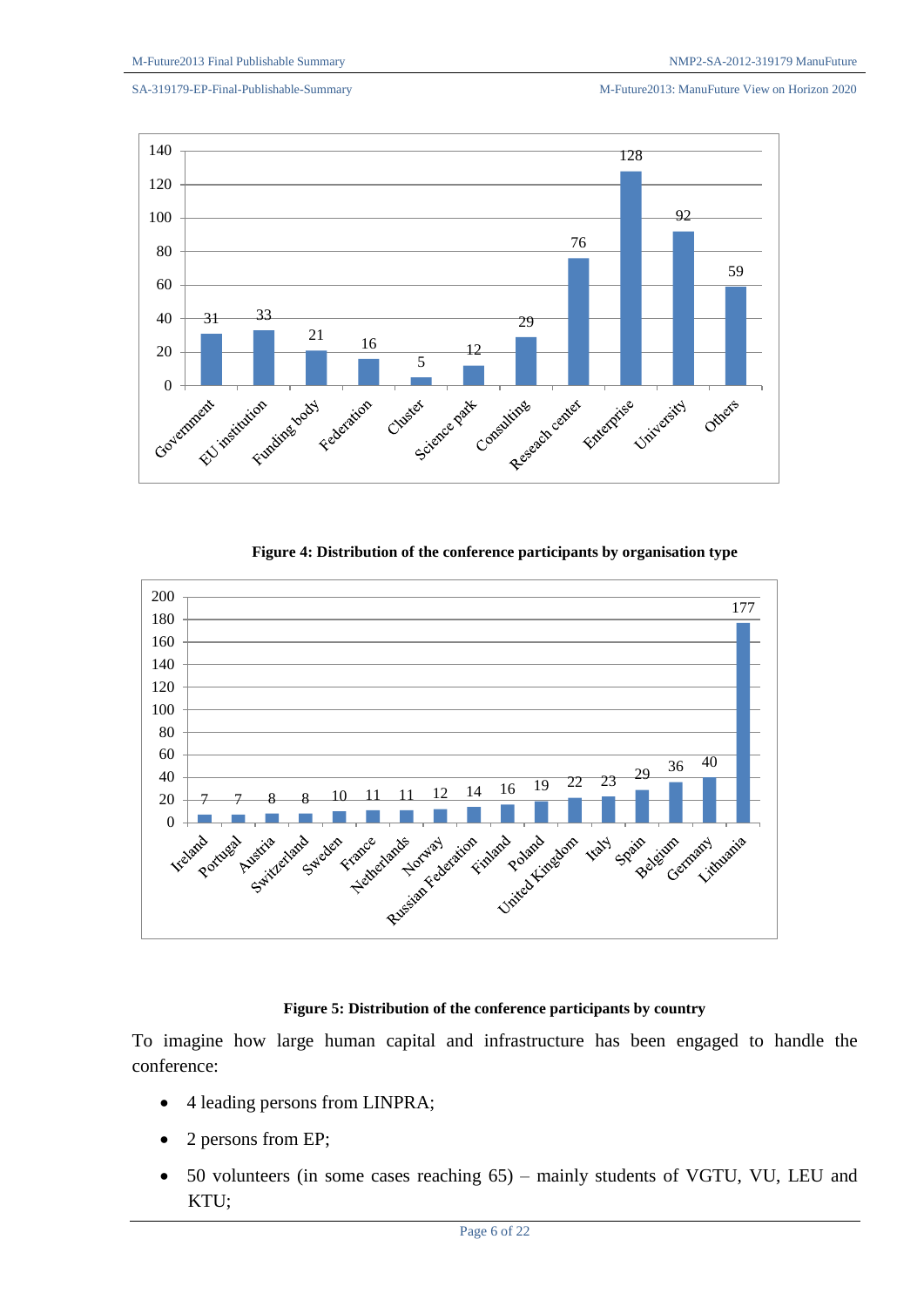- 60 persons of catering, protection and medical service;
- 2 simultaneous translators (from Lithuanian to English) during the plenary sessions;
- 10 large buses and 4 small buses for transport purposes;
- 295 rooms for guests booked in 7 hotels.

### **2.2 Programme of the conference**

On the first conference evening, 6th October 2013 on 5 p.m., International Advisory Committee meeting took place in Vilnius University. The main goal of the meeting was to present the final program of the conference. Next, on 7.30 p.m., a welcome reception for the MANUFUTURE 2013 has been organised at the Palace of the Grand Dukes of Lithuania.

On 7<sup>th</sup> October 2013 at 9 a.m. the Conference has been officially opened by the President of the Republic of Lithuania Dalia Grybauskaitė. The President Dalia Grybauskaitė has welcomed conference participants and emphasised that the European ambition to be an innovation union may not be enough if we want to attract investment and talents to our countries because Europe is facing competitors with a cheaper energy recourses and suppliers of cheaper labour force. European manufacturing industries can only remain credible for investors and attractive to retailers and customers if they combine the best practices what Europe can offer. Our key to remanufacturing of Europe should be developed by the collaborative efforts of private public partnerships and based on research in advanced innovative technologies.

Her speech has been followed by the video welcome from European Commissioner for the Research, Innovation and Science Máire Geoghegan-Quinn and by the speech of Minister of Education and Science of the Republic of Lithuania Prof. Dainius Pavalkis.

Máire Geoghegan-Quinn has observed that the manufacturing sector is of course one of the key building blocks in innovation system. This pillar has three specific objectives: leadership in enabling and industrial technologies, better access to the risk finance and more innovation in SMEs. The new programme HORIZON 2020 also identifies advanced manufacturing systems as one of the EU key enabling technologies.

Prof. Dainius Pavalkis has stressed on the importance of the development of diversified and competitive industrial base. He claims, the 21st century suggests advancing of manufacturing consequently stimulating innovation performance to address sustainability changes for Europe. Audience is offered to keep in mind that investment in people, not only in technological advancement of manufacturing process or product, should remain the principle element of the states' or companies' philosophy.

Then, three plenary sessions and one parallel workshop session with five different subjects have been planned for that day:

• P1: HORIZON 2020: Context and vision for the European manufacturing and research has been chaired by Dr. Massimo Mattucci, the Co-Chairman of organisation EFFRA and the Senior Corporate VP of Comau Group;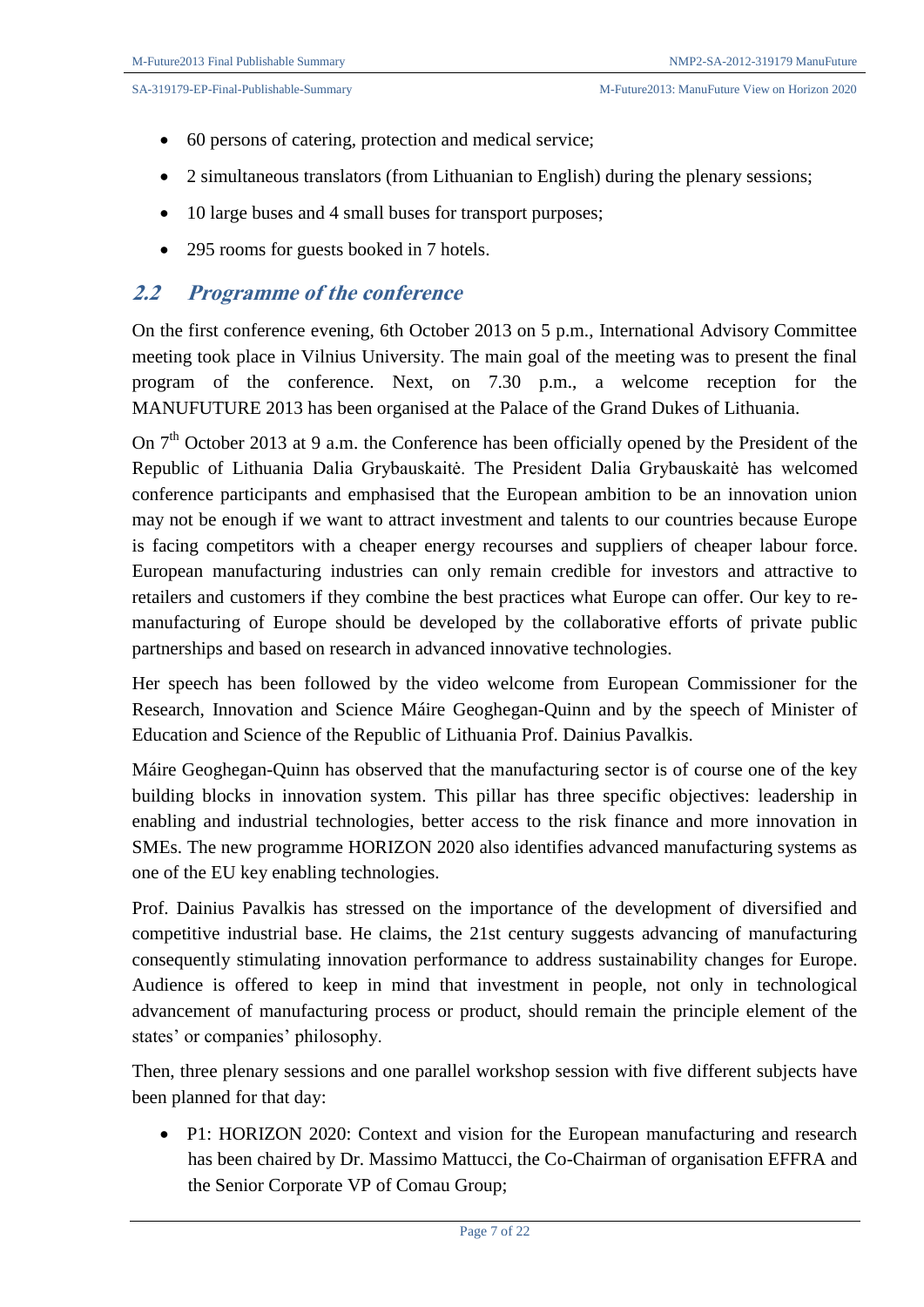- P2: HORIZON 2020: Roadmaps for manufacturing has been chaired by Adrian Harris who sir the Director General of ORGALIME organisation;
- P3: FP7 Results and outlook for HORIZON 2020: Research & innovation for sustainable industrial competitiveness has been chaired by Prof. José-Lorenzo Vallés, the Head of Unit at European Commission and DG for Research & innovation.
- Parallel workshop W1: Factories of the Future (FoF): FP7 Projects and initiatives Results and business opportunities. The five separate workshops have been chaired by separate persons:
	- o Neophytos Neophytou, Research Programme Officer, European Commission, DG for Research & Innovation;
	- o Prof. Tullio Antonio Maria Tolio, Directo of Insitutte of Industrial Technolgies and Automation, National Research Council of Italy (CNR);
	- o Engelbert Westkamper, Em. Director, Fraunhofer IPA / IFF and GSaME, University of Stuttgart;
	- o Prof. Johan Stahre, Professor at Chalmers University of Technology, Head of division, Co-director of Charmers' Production Area of Advance;
	- o Dr. Rikardo Bueno, Director for the Programmes Area, TECNALIA.

An evening program has started after the third plenary session. Participants have also had time to visit an exhibition. The performers of the evening have been:

- Donatas Paužuolis World champion of radio controlled models;
- Ensemble "Žuvėdra" seven times World champions of sports dancing.

On the second day of the conference Participants have been free to decide what to choose for the morning - either a tour or participate in face-to-face meetings e.g. for preparation of FoF 2014 proposals or B2B match-making meetings for business or partnering purposes. In addition, the conference has offered four alternative parallel discussion workshops: participants could have chosen to discuss about the funding opportunities of the European Research Council (ERC), the work and opportunities of existing European Technology Platforms which are closely cooperating with the MANU*FUTURE* Platform or the Future Oriented Activities (FLA) which are the key factor for describing the possible scenarios for future economic development and sustainability of the Eurozone. Two plenary sessions and one parallel workshop session has been organised for that day:

- P4: HORIZON 2020 and Regional Dimension has been chaired by Prof. Edward Chlebus, the Dean of Mechanical Engineering Faculty, Wroclaw University of Technology.
- P5: HORIZON 2020 and International Dimension has been chaired by Herbert von Bose, the Director of Directorate G – Industrial Technologies, European Commission, DG for Research & Innovation.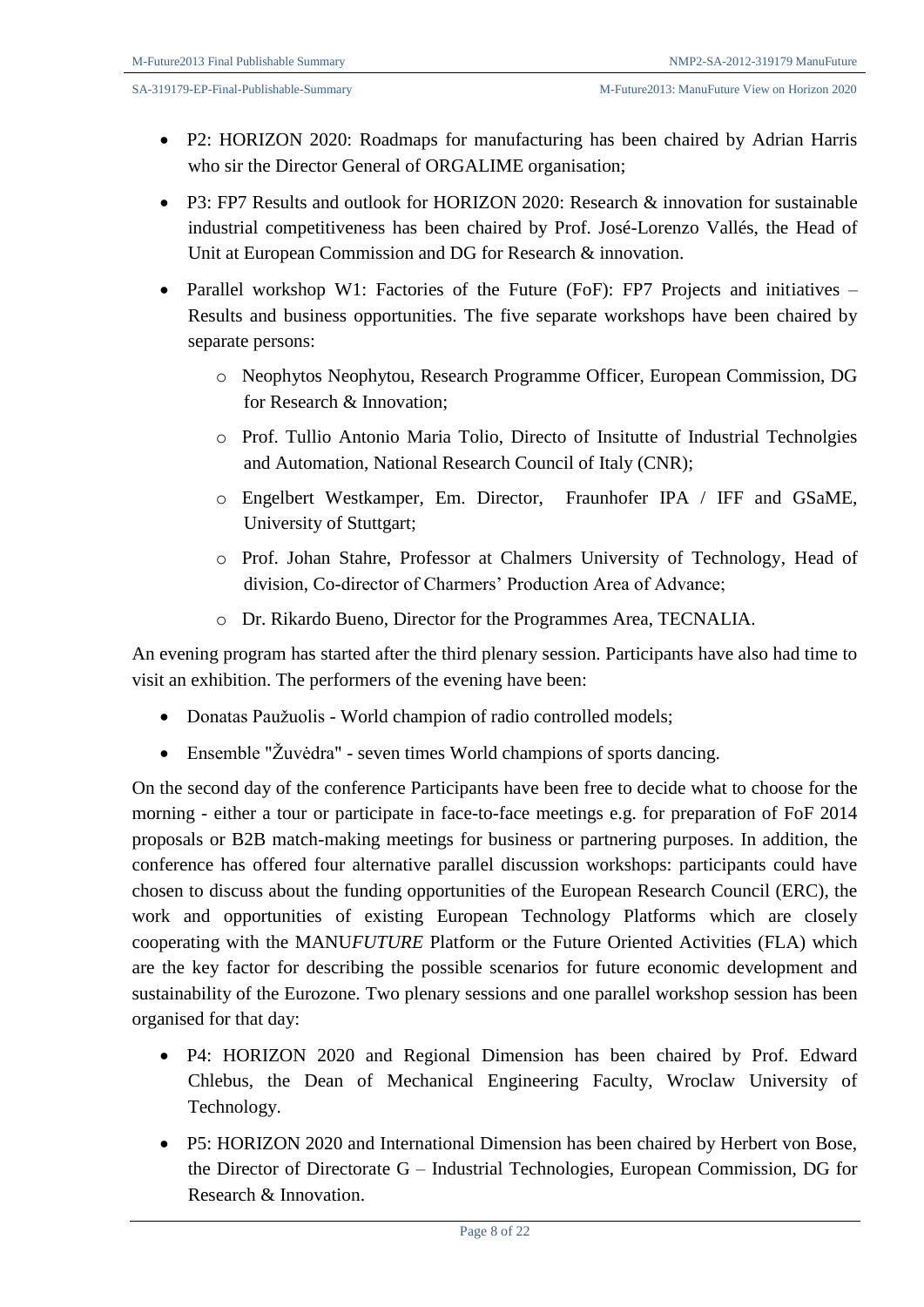- Parallel workshop W2: B2B and Future –Oriented Activities within HORIZON 2020. Session has consisted of workshop-industry visits, face-to-face meetings and four discussion workshops. The four separate discussion workshops have been chaired by separate persons:
	- o Dr. Claudia Marenco, Scientific Officer, European Research Council Executive Agency;
	- o Annamalai Arun Junai, EU Manager, TNO industrial innovation;
	- o Dr. Augusta Maria Paci, Technologist Director of Chemical Science and Materials Technology Department, National Research Council of Italy (CNR);
	- o Dr. Rolf Riemmenschneider, Research Programme Officer, European Commission, DG for Communications Networks, Content & Technology.

### **2.3 Outcome and overall conference evaluation**

The MANUFUTURE 2013 Conference served as a forum for stakeholders from industry, universities, research institutions and government giving a consolidated EU Vision of manufacturing and discussing outcomes and learnings from the previous frame programme as well as the possibilities on how to better put HORIZON 2020 and respective national initiatives into operation. The conference discussed HORIZON 2020, the new Framework Programme for Research and Innovation, and the best ways to approach its implementation while promoting innovation of the EU engineering industry, sustainable development and competitiveness in 2014-2020.

According to the conference participants MANUFUTURE 2013 was an excellently organised conference which gave important information about the past and ongoing R&D activities and the planned directions, actions and funding instruments of the new HORIZON 2020 programme to tackle the current and future challenges of the European manufacturing sector. There were valuable presentations and discussions on the ways to better transform HORIZON 2020 investments into wealth, growth and jobs and how to support better coverage of the entire innovation cycle, promote better alignment with national and regional policies and funding programmes, and create framework conditions for growth and jobs to help the European regions stay globally competitive.

The MANUFUTURE 2013 conference clarified and highlighted the challenges and needs related to manufacturing and manufacturing-related research and development in Europe, and provided input for possible future actions, highlighting the importance of research and development in the area of manufacturing and enabling technologies. One important outcome of this event was discussion on facilitation of the development and consolidation of the socio-technical environment – constituted through years – that stimulate the demand-side context for manufacturing companies and the related research communities keeping pace with innovation based on European research.

The event promoted the importance of HORIZON 2020 programme in areas close to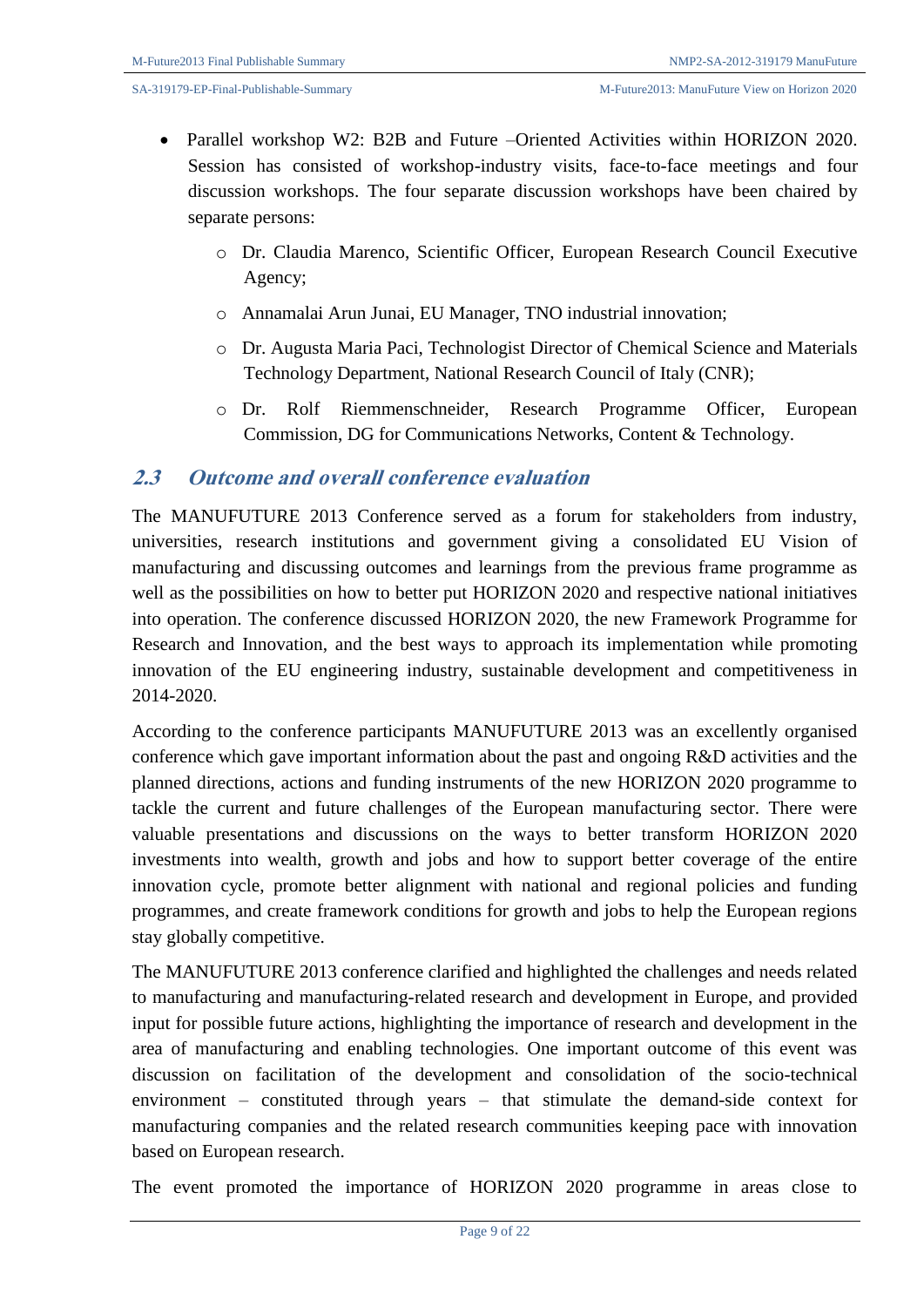manufacturing and especially the Factories of the Future public-private-partnership (PPP) and its calls and outcomes of the already funded projects. The conference also opened opportunities for Baltic and Eastern Europe Partnership as well as new networking with interesting parties. The participants had also a good opportunity to see at the exhibition the work made in different European countries and the interesting innovations of the hosting country Lithuania.

The conference was a good forum for networking and for starting concrete exchange of ideas for new joint research projects with potential partners. An additional outcome was that the event supported each delegate to reach a synthesis where strategic thinking and implementation initiatives can be met with legal instruments, operational plans and technological results.

The answers of the questionnaire about the organisation of face-to-face meetings have also been positive. The general outcomes of it are as follows:

- 90 % of participants evaluated the website as excellent or good.
- 100 % of participants evaluated that assistance before and during the event was excellent or good.
- 87 % of participants evaluated the location as excellent or good.
- 100 % of participants evaluated the general organisation of the conference as excellent or good.
- 87 % of participants evaluated that management of the appointments was excellent or good.
- 60 % of participants evaluate that quality of profiles as excellent or good.
- 65 % of participants evaluated that relevance of the meetings was excellent or good.
- 74 % of participants have agreed that their expectations have been met.

The outcomes of the conference were well encapsulated in the MANUFUTURE Vilnius Declaration which was presented in the closing session of the conference.

Conference has been positively evaluated not only by conference participants from industry companies, but also by the participants representing various international platforms, organisations and even national political institutions. It is important to mention that event was highly recognised by the President of the Republic of Lithuania as well.

In 2013 December 30th the President of the Republic of Lithuania Dalia Grybauskaitė has invited people who have contributed for the Lithuanian Presidency of the EU Council to participate in the reception in Vilnius University Library. The President emphasised that the smooth Lithuanian presidency in the EU Council showed maturity of the country and the ability to deal with political challenges.

In 2013 December 30th the President of the Republic of Lithuania has issued a decree on awarding a memento, which, according to the articles 77 and 85 of the Constitution of the Republic of Lithuania, awards Lithuanian and foreign citizens for the personal contribution towards the Lithuanian Presidency of the Council of the European Union in 2013. The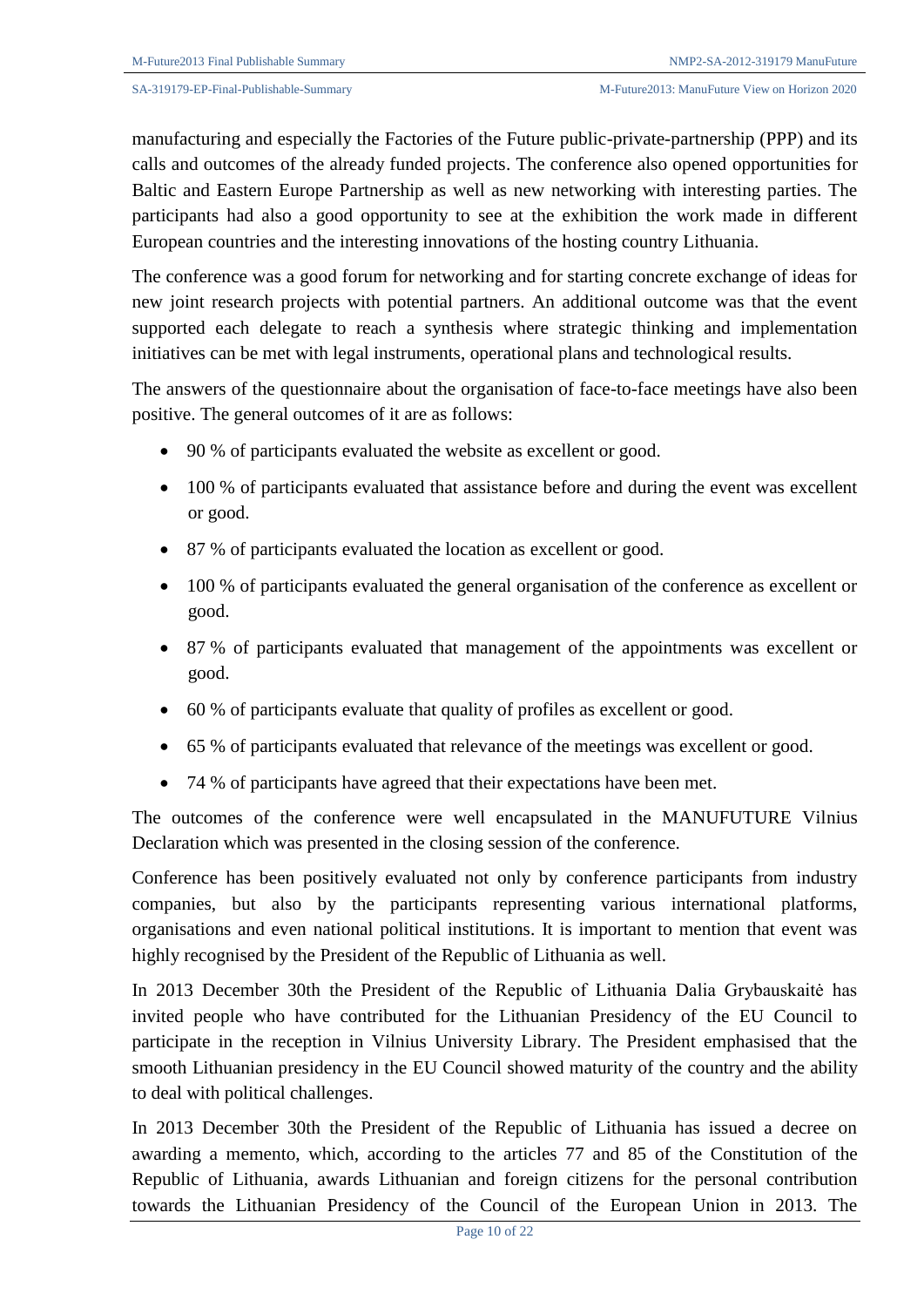conference OC has been also honoured because the director and the vice-president of the Engineering Industries Association of Lithuania LINPRA and vice president Dr. Henrikas Mykolaitis, LINPRA project manager Dr. Kęstutis Maknys have been among the awarded individuals. This shows the conference being a great success.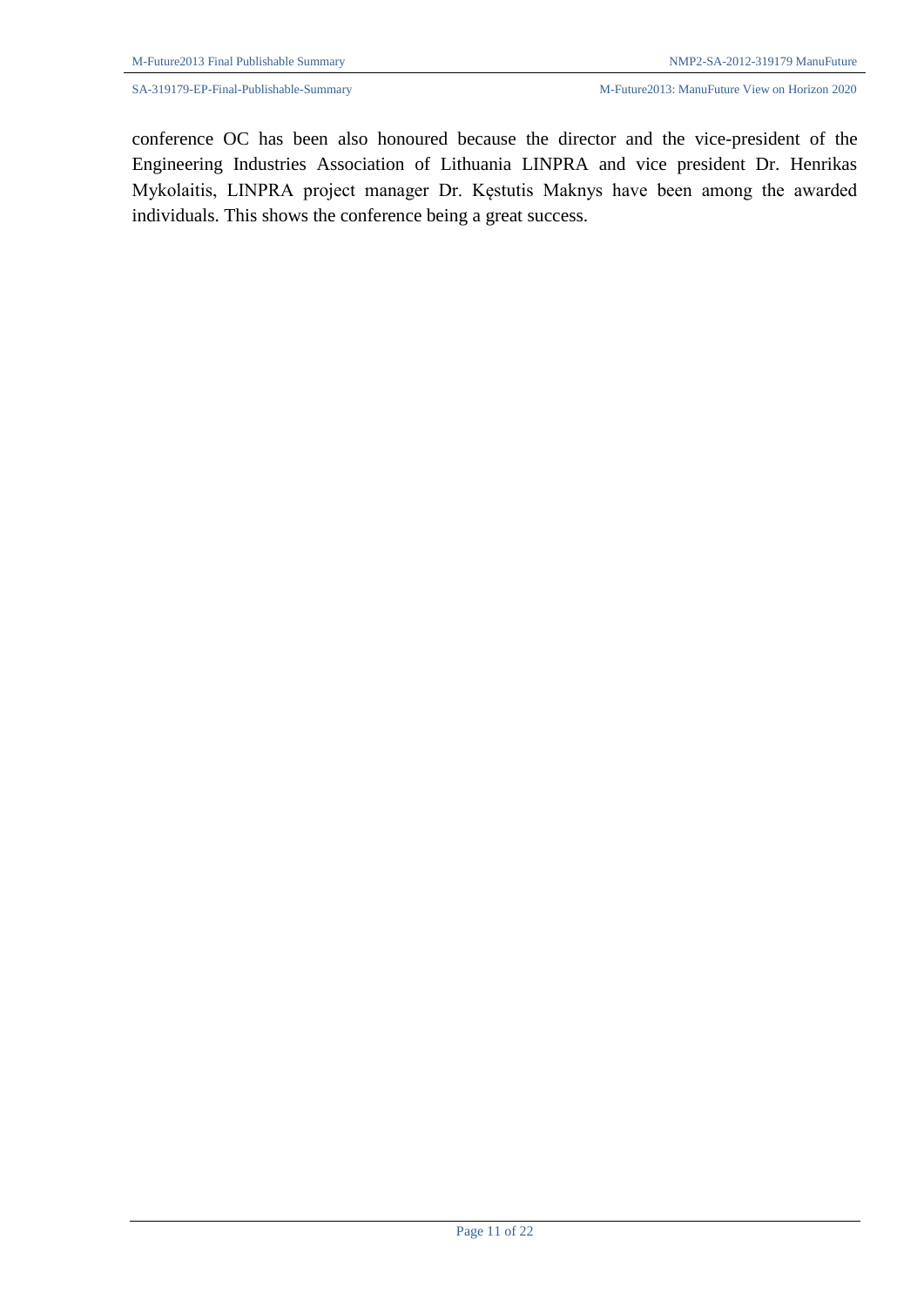# **3 Description of the potential impact**

## **3.1 Position Paper and the expected impact on the MANUFUTURE sector**

One of project partners TTY-SAATIO have been gathering the information about the conference and have prepared the consolidated and interpreted document with the main position outlined during the conference. The content of it is based on discussion with conference speakers and participants and presentations and statements of the speakers. This official position expresses the expected impact on the European manufacturing sector according to various aspects.

## **3.1.1 Horizon 2020: Context and Vision for the European Manufacturing and Research**

The EU needs more research and innovation for a sustainable, competitive EU industry which is able to create new jobs, boost economic growth and competitiveness and make people´s lives better. HORIZON 2020 (H2020), the new EU Framework Programme for Research and Innovation running from 2014 to 2020, can contribute to creating sustainable economic growth and jobs and reinforcing Europe's international competitiveness. The industrial leadership pillar of H2020 will bridge the gap between research and the market. With the focus on industrial leadership, it's possible to speed up the development of the technologies and innovations that will underpin tomorrow's businesses and help innovative SMEs to grow into world-leading companies.

Industry is the cornerstone of the economy and central to re-industrialisation in Europe. Without industry, an economy loses its capacity to innovate and to create jobs. For each job in the manufacturing sector, an additional job is created in the related services sector. Manufacturing accounts for 75% of EU exports and for 80% of innovation. The revamped EU strategy is targeting to boost industry and reverse the manufacturing decline. Advanced manufacturing technologies are one of the priority areas for such investment. New technologies have the potential to change the industrial landscape and make Europe more competitive. Horizon 2020 will provide substantial funding opportunities along the whole innovation chain. The publicprivate partnerships ensure that R&D efforts follow the needs of industry. In addition to R&D investments Europe needs to eliminate the obstacles for the market uptake of advanced manufacturing technologies.

Sustainable growth is one of key targets of the Europe 2020 strategy, i.e. a strategy for smart, sustainable and inclusive growth. Sustainable development means that the development meets the needs of the present but without compromising the ability of future generations to meet their own needs. The manufacturing industry is in key role to achieve growth and jobs in Europe. It needs to work for economic growth but also take care of resource efficiency and reduced environmental impacts, as well as the workforce and company's social responsibilities.

SMEs are the backbone of the manufacturing industry in Europe. Micro, small and medium enterprises provide around 45% of the value added by manufacturing while they provide around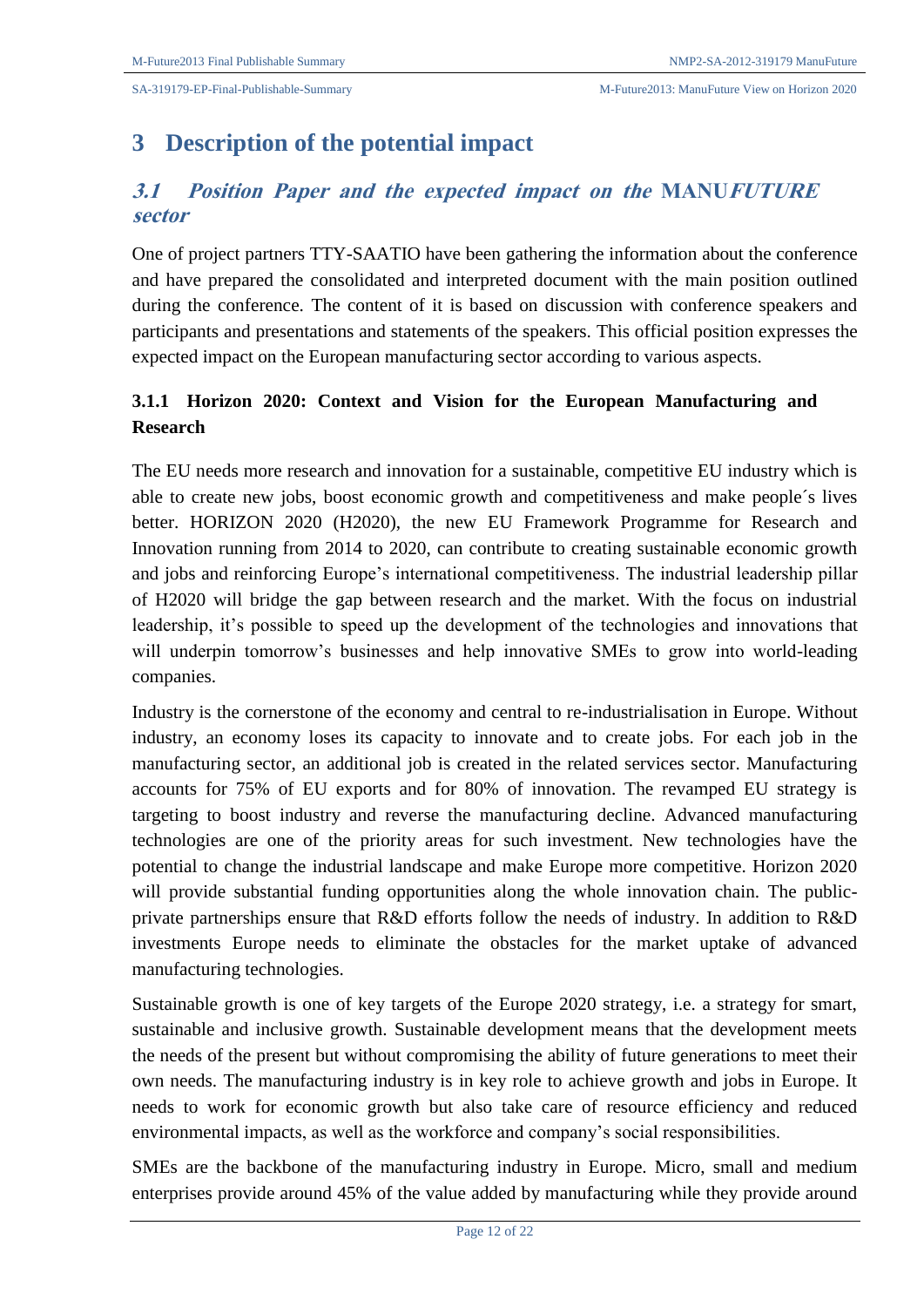59% of manufacturing employment. Manufacturing is an indispensable element of the innovation chain enabling technological innovations to be applied in goods and services, which are marketable in the marketplace and is key to making new products affordable and accessible so as to multiply their societal and economic benefits and achieve the desired impacts. Manufacturing is an R&D&I intensive activity and it's critical for emerging markets: new markets driven by advances in science & innovation will revolutionise Europe's capability to expand manufacturing across traditional and new industries.

Europe's strengths in global trade are in knowledge-intensive goods such as machine tools, automobiles, aircrafts, medical devices, as well as pharmaceuticals and chemicals. Only competitive companies can success in the global markets. It's also necessary that the products meet proactively customers' needs. This requires constant innovation in order to be always one step ahead of competitors. Therefore Europe needs to invest strongly in research and innovation. The vision of "Sustainable globalisation" adopted by the MANU*FUTURE* community is a good guideline for the development of future technologies, products and processes. Europe is in front of an industrial revolution and re-industrialisation, where cleaner technologies fundamentally change production patterns and also the global value chain. The manufacturing sector is of vital importance as a source of value creation, sustainable growth, job creation and prosperity.

Investments in manufacturing are still stagnating in Europe. For ensuring private investment, coming from both inside and outside Europe, we need to create attractive framework conditions in Europe. This includes a favourable regulatory framework, for example: less legislation and more stable and predictable legislation, flexible labour markets, greater legal predictability and stability, better access to energy at competitive market conditions and more. Also instruments and funding for research and innovation activities are no doubt one very important element in the policy-mix for attracting investments. The framework conditions under which companies operate make or break the future development of the engineering industry in Europe. Some of these framework conditions will change with Horizon 2020 entering into force. The European Institutions have decided that in future the European Programmes will focus much more than in the past on the link between research and innovation. This is expected to make Horizon 2020 more interesting also to SMEs which form the backbone of European industry.

### **3.1.2 Horizon 2020: Roadmaps for Manufacturing**

Four years on from the launch of the 'Factories of the Future' public-private partnership by European Commission President José Manuel Barroso, the MANU*FUTURE* community looks with confidence at a record of success. Four research calls have resulted in 140 projects across multiple sectors with the participation of approximately 1,000 organisations throughout Europe. Such participation has resulted in a reversal of the trend of decline in industrial participation and an increased participation by SMEs. The experiences and results are encouraging and guiding the manufacturing community forward on the way to the ambitious goals of Horizon 2020 and the Europe 2020 strategy.

The new strategic research roadmap of the 'Factories of the Future' public-private partnership –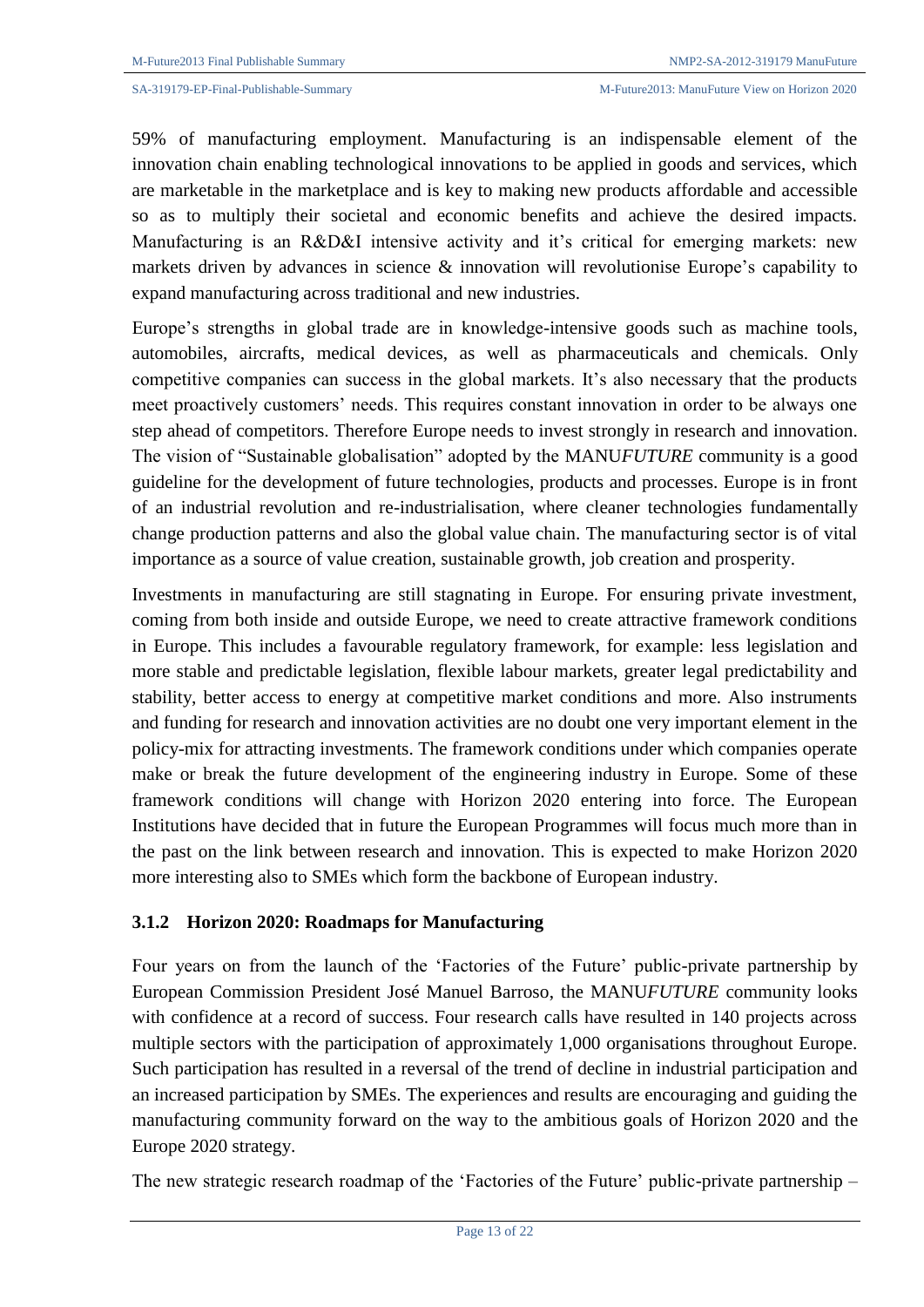'Factories of the Future 2020' – identifies and realises the transformations by pursuing a set of research priorities along six research and innovation domains. These are 1) Advanced manufacturing processes, 2) Adaptive and smart manufacturing, 3) Digital, virtual and resource efficient factories, 4) Collaborative and mobile enterprises, 5) Human-centered manufacturing, and 6) Customer-focused manufacturing. Each of these domains embodies a particular aspect of the required transformations towards the factories of the future. The research and innovation activities undertaken within the domains should focus on a concrete and measurable set of targets, described as the manufacturing challenges and opportunities. Addressing these challenges and opportunities is at the core of what the Factories of the Future PPP is targeting to achieve.

In Horizon 2020 the European process industry is targeting to improve its resource- and energyefficiency with strong Public-Private Partnership created by eight world-leading European industry sectors (chemical, steel, engineering, minerals, non-ferrous metals, cement, ceramics and water). The process industry sees that Europe can achieve sustainable growth through a strong and innovative reshaping of its industrial base. The European process industry is uniquely positioned to drive the work towards the objectives of the Europe 2020 strategy. The process industry represents the economic roots of the European economy by transforming raw materials into intermediate and end-user products, and thus sits at the core of most industrial value chains via discrete manufacturing into e.g. automotive and housing sectors. This industry sector is strongly dependent on resources, i.e. energy, raw materials and water but has set ambitious targets in order to achieve radically improved resource and energy efficiency and long-term sustainability. Within the 2030 time horizon the process industry is targeting to a reduction in fossil energy intensity of up to 30% from current levels, and up to 20% reduction in nonrenewable, primary raw material intensity compared to current levels.

The European Union has taken the next big step in improving its capacity to innovate, educate and grow by expanding the European Institute of Innovation and Technology (EIT). Since its founding in 2008, the EIT has moved from idea to reality by forming three far-reaching partnerships for innovation, called as Knowledge and Innovation Communities (KICs). The KICs are excellence-driven partnerships that act as EIT's main operation arms. EIT is expected to launch a call for a Knowledge and Innovation Community (KIC) on Added Value Manufacturing (AVM). Combined with the existing KICs in energy, climate change and information and communications technologies, EIT will recruit in 2014 two new KICs (healthy living and active ageing, and raw materials), and by 2016 two additional KICs in food4future and added value manufacturing will join the EIT family. Added Value Manufacturing strengthens high value (or added-value) manufacturing industry to guarantee Europe's competitive position, and create value by delivering product and service innovation, establishing process excellence, achieving high brand recognition and contributing to a sustainable society.

The EIT KIC on Added Value Manufacturing would have strong role in the re-industrialisation of Europe. By connecting European manufacturing business and research, businesses stand to gain as they will be given fresh opportunities to commercialise the most up-to-date and relevant research findings, with the aim of giving Europe first-mover advantage in the latest technological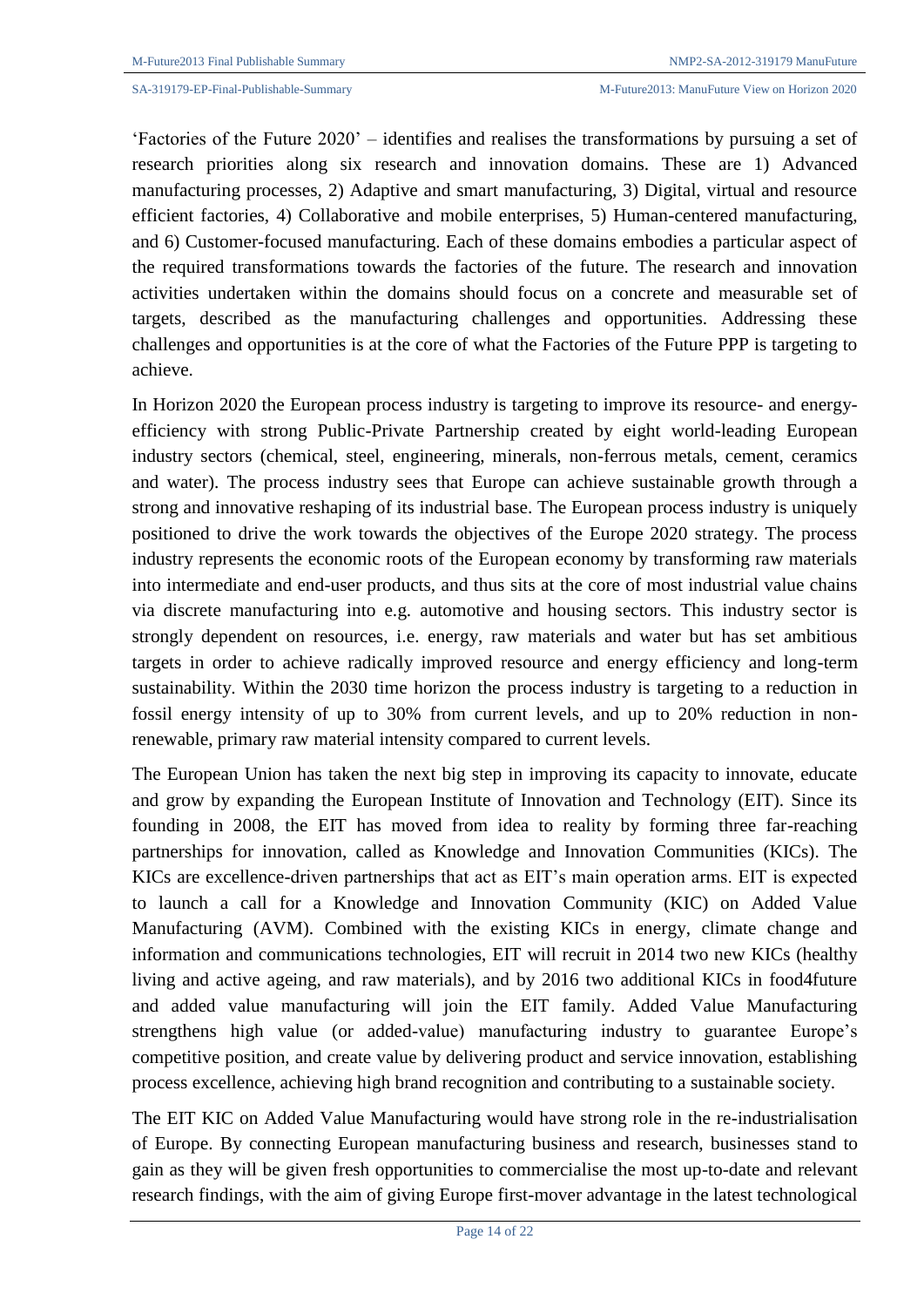and non-technological fields as well as in open innovation. In return, research organisations will benefit from additional resources, an enhanced networking capacity, and new research perspectives stressing interdisciplinary approaches in areas with strong societal and economic importance. By adding higher education into the mix, businesses will be able to take advantage of a workforce with skills tailored to their needs able to drive their market share forwards; and students will benefit from an education that will make them more attractive to future employers and also more apt at contributing to the development of those employers' businesses.

## **3.1.3 Learning and Outcomes of the Factories of the Future PPP Programme in FP7 and Outlook to Horizon 2020**

Since the launch of the Factories of the Future public-private partnership the public and private parties have invested in total  $\epsilon$ 1 billion in 140 projects involving more than 1,000 participating organisations. The parallel sessions of the MANUFUTURE 2013 conference discussed the experiences of more than 30 FP7 FoF-projects. Most of the projects have already resulted in interesting developments as well as in demonstration activities to implement, test and verify the research results. The presentations and discussions were grouped under five themes: 1) Flexible and High Performance Manufacturing, 2) Supply Chains for Customised Products, 3) Digital and Smart Factories, 4) Social and Environmental Sustainability, and 5) Manufacturing as the Enabler for the Integration of Technologies. According to the experiences it's obvious that interaction and networking or clustering among the projects help to identify business opportunities and facilitate the routes to commercialisation.

Several examples of concepts beyond the state of the art in the domain of intelligent and easily reconfigurable plug-and-produce components, modules and systems were given targeting to e.g. better quality, accuracy, productivity and reliability or zero defects, error-free products and processes or intelligent fault correction and self-optimisation.

Recent market changes force companies to address individual customer requirements and to put more emphasis on the service levels, by reducing response times and increasing quality. This confluence of trends has led managers to move from a traditional functional focus into a more holistic approach where strategic collaborations both at horizontal and vertical level enhance the capability of entering into new markets and prospering in the existing ones. It's important to understand which level of customisation is possible thanks to innovative models of manufacturing aimed at increasing the capability of addressing multiple needs of market niches. Modelling, designing and configuring the combination of processes, functions, activities, relationships and paths along which products, services and information flow in and among companies are more and more in important role.

Information and communication technologies (ICT) are key enablers of manufacturing systems and factories of the future. ICT for manufacturing has been one of the main topics in the MANU*FUTURE* Visions and roadmaps. Future Visions are influenced by the innovations of ICT and applications in the technical development for manufacturing systems. Information is available everywhere and at any time and can be presented in a virtual system so, that even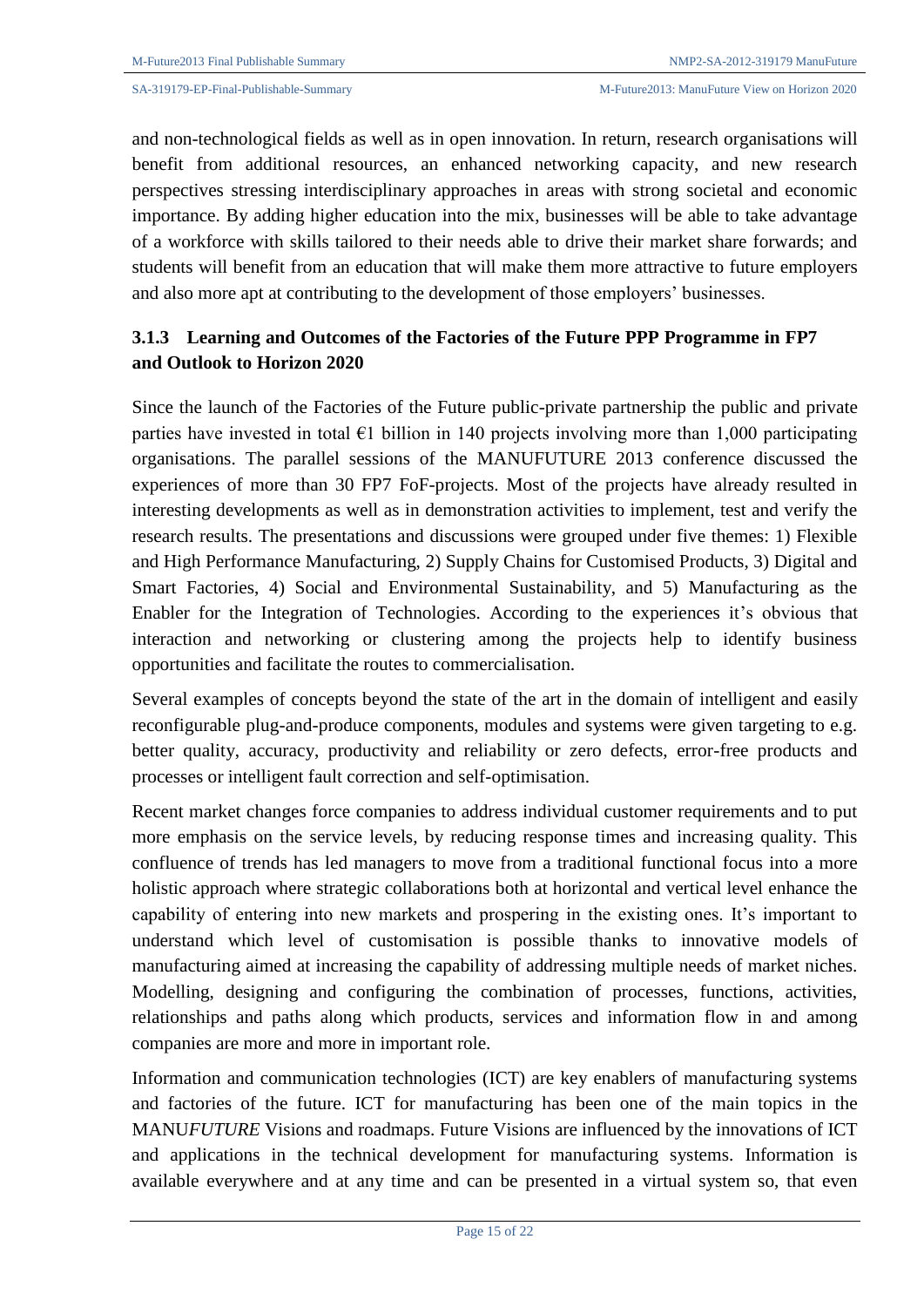complex technical solutions are to understand in shortest time. Digital products are a computerised representation of products. They are embedded in Product-Life-Cycle – Management Systems, which support all operations from begin to end of life. We can consider factories as products which leads to digital factories, which represent all objects of factories in digital models. Factory data management systems support operations along the life-cycle of factories and their technical equipment. New IT-systems change the architecture by flexible and networking systems based on internet-technologies. New platforms for communication allow the federation of dislocated information sources, flexible workflows and flexible configuration of the tools. A smart factory has more automation and better control and optimisation of factory processes enabling e.g. less waste, less energy use, faster time-to-market and better quality.

Socially sustainable factories are crucial to the success of European manufacturing industry. Demographic problems and competence requirements on employees in future advanced European manufacturing will need increased knowledge on how to create socially sustainable workplaces and factories. A new support action (Socially Sustainable Manufacturing for the Factories of the Future) aims to establish research roadmaps and guidelines for the social wellbeing of the employees for the Factories of the Future, addressing new forms of interaction between process, machinery and human beings in new kind of socially, economically and environmentally sustainable workplaces. It's important to understand how the factories of the future can operate profitably while at the same time providing a stimulating environment for the employees.

Related to social sustainability one of the main problems manufacturing companies are facing today is the recruitment of the proper workforce. In the report "The Future of Manufacturing" published in April 2012 by the World Economic Forum, the responded CEOs recognised 'talentdriven innovation' as the top priorities for the competitiveness of the companies, and even more important than the labour cost, material and energy. Manufacturing is still considered in the eyes of young talents a non-attractive environment and a not promising job. The work environment in today's factories has, however, changed dramatically. Instead of having the workers carrying out repetitious tasks, the focus is on cognitive interaction with the work environment through ICT. The challenge is to change the image of manufacturing and make it attractive to young talents. In order to guarantee this fundamental resource to manufacturing concrete actions are needed both from the policy makers and companies at global level.

### **3.1.4 Horizon 2020 and Regional Dimension**

Manufacturing has typically its roots in the regional community and infrastructure, incl. education, research, communication, health, transport, energy, water, services etc. The regional dimension is a key to Europe's sustainable growth agenda and to tackle the re-industrialisation challenges of Europe. That's why EU Regional Policy has focused on innovation and smart specialisation. The European Commission launched the "smart specialisation platform" in June 2011 to support regions and Member States in defining better their research and innovation strategies. Smart Specialisation is a strategic approach to economic development through targeted support to Research and Innovation (R&I). It will be the basis for Structural Fund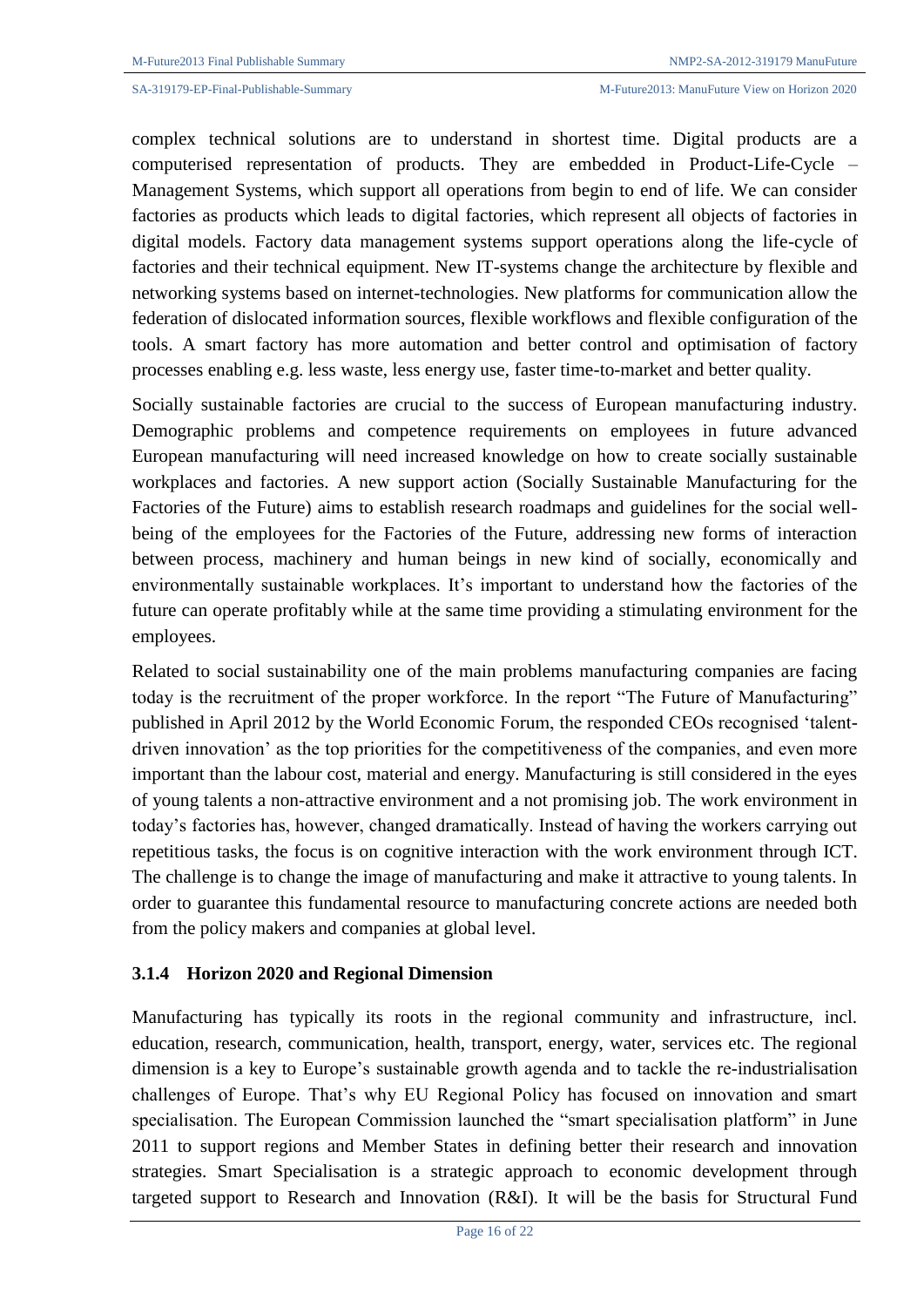investments in R&I as part of the future Cohesion Policy's contribution to the Europe 2020 jobs and growth agenda.

Smart specialisation aims at helping regions to fully tap their innovation potential and focus the investments on economic transformation and micro-economic competitiveness, incl. business support. Smart specialisation fosters industrial renewal by upgrading manufacturing and helping to translate scientific leadership into industrial advantages. It promotes synergies between the relevant European funding instruments such as Horizon 2020 and the Structural Funds. Smart specialisation also offers important opportunities for roadmap alignment and the identification of co-investment opportunities, including with European-level PPPs, such as the Technology Platforms.

The mature correlation between the EU, regional and national demands with the country's or region's R&D and innovation as well as business potential and societal challenges in general vary between countries and regions. Investments in R&D and innovation are crucial but it's as important for the country or region to prioritise those investments. This means that there is a need for searching a consensus between academia, industry and political decision-makers. Widening of the partnerships over the European Union or even globally makes the decision making even more complex.

Since the beginning of the MANU*FUTURE* platform, the regional dimension has been considered crucial to achieve its objectives and impact, namely the engagement of actors and mobilisation of resources. Since 2004 the MANU*FUTURE* community built a network of national and regional platforms (NRTP), gathering currently 28 platforms and involving 2,000 direct members. While policy-making can be done at European level, implementation always happens at national and regional level, the companies and businesses are embedded in the national or regional environment. This network of NRTPs is capable of supporting the design and implementation of policies, programmes and initiatives, at national or regional level, complementing and aligned with the EU framework to cover the entire innovation cycle.

Dissemination of the available knowledge and existing applications can be done via examples, case studies and demonstrators. There is still potential for improving cross fertilisation by promoting further exploitation and reutilisation of R&D results and by creating a European network of demonstrators and pilot lines, incl. the existing ones. Existing and new clusters can play a major role in all these processes. The new funding instruments improve the possibilities to close the gap between R&D and exploitation and cover the entire innovation cycle in one project by aligning and combining different and complementary funding sources, e.g. Horizon, structural funds, national, regional, private and public.

The European Union Strategy for the Baltic Sea Region (EUSBSR) was put in place in 2009 being the first macro-regional strategy in Europe. The Strategy brings together initiatives in different sectors and promotes cooperation between stakeholders in the Baltic Sea Region. This framework allows the European Union and Member States to identify needs and match them to the available resources by coordinating of appropriate policies, thus enabling the Baltic Sea Region to achieve a sustainable environment and optimal economic and social development. The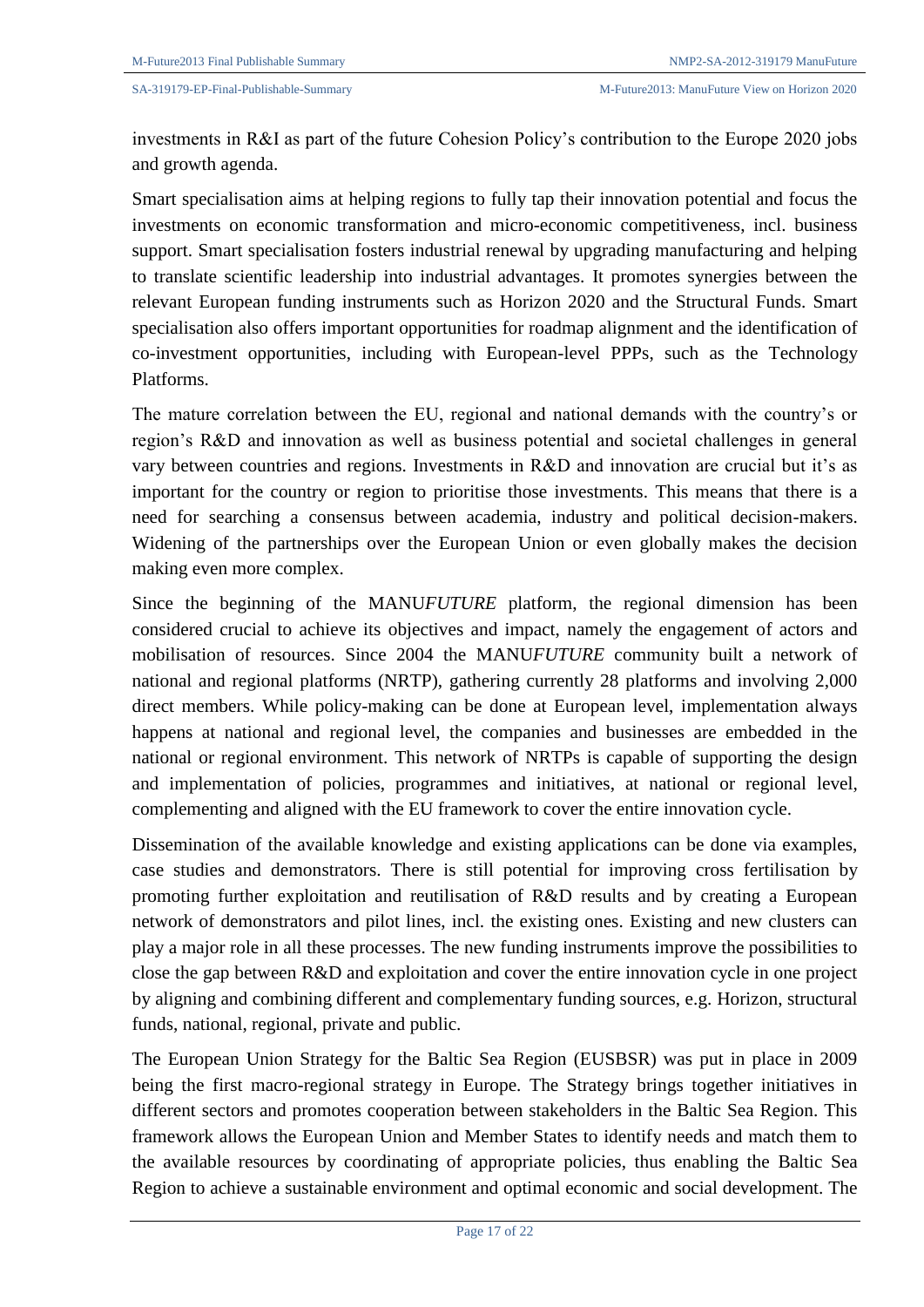new EUSBSR objectives and priorities are fully aligned with the Europe 2020 strategy and the EU cohesion policy. Facilitation of trans-national networks, partnerships and strategic alliances between cluster organisations, companies, universities and public authorities will lead to innovation-driven new business, commercialised applications, products and services, new firms and jobs.

Manufacturing industry is a significant employer in the Baltic Sea Region, and so the success of the branch has a great social influence. The region involves 9 countries, 8 of them already having national MANU*FUTURE* platforms and networks. The target of the BSR Manufacturing Belt initiative is to promote research and innovation strategies for smart specialisation, raising scientific and technological excellence and strengthening competitiveness and innovation in manufacturing all over the BSR countries, and to attract more private investments for research and innovation in the region. BSR includes countries both on the top and in the bottom in innovation performance. This would give the region a perfect situation for knowledge and technology transfer and for building a staircase to excellence also in less advanced countries.

Participation of CEE countries in the calls launched under the Public Private Partnership "Factories of the Future" (FoF) initiative for the manufacturing sector has been very low. Only 2-5% of the budget went to the participants from CEE countries in the winning consortia, despite the fact that those countries have the largest workforce in the manufacturing sector in Europe and is in need of maintaining those jobs by increasing productivity rates through research and innovation activities. It seems that one reason for the participation pattern largely mirrors the overall capacity of economy in individual countries and sectors and that the low participation shows the lack of interest in industrial R&D by the manufacturing industry in CEE countries. The new programme period and new funding instruments and EU policies give, however, better opportunities also to CEE countries to participate in European consortia which is necessary in order to achieve e.g. the ambitious targets Horizon 2020 and Europe 2020 strategy.

Launched in 2007 was set up by the European Investment Bank (EIB) and financially supported by the EU, in order to foster additional investment in RDI (Research, Development & Innovation) in the EU and the Seventh Framework Programme's (FP7) Associated Countries (AC), as well as to address the markets' failure in allocating sufficient resources to RDI. The Risk Sharing Finance Facility (RSFF) also includes the Risk Sharing Instrument (RSI), a guarantee instrument handled by the European Investment Fund (EIF) under mandate from EIB, targeting e.g. innovative SMEs and medium-sized corporations. Overall the programme has fostered more than EUR 40bn of new RDI investments in Europe. Based on this success, the Commission and the EIB are working together closely on blended risk-sharing instruments leveraging the EU budget with the EIB lending capacity. The new financial instrument being developed under Horizon 2020 will cover a broad range of products targeting SMEs (via Venture Capital/Equity and Guarantees/Counter-Guarantees), as well as medium-sized corporations and larger entities including research infrastructures via EIB investment loans. Like the current RSFF, the new products will target RDI investments promoted mainly by sub-investment grade promoters, with a strong focus on developing European industrial capabilities e.g. in Key Enabling Technologies.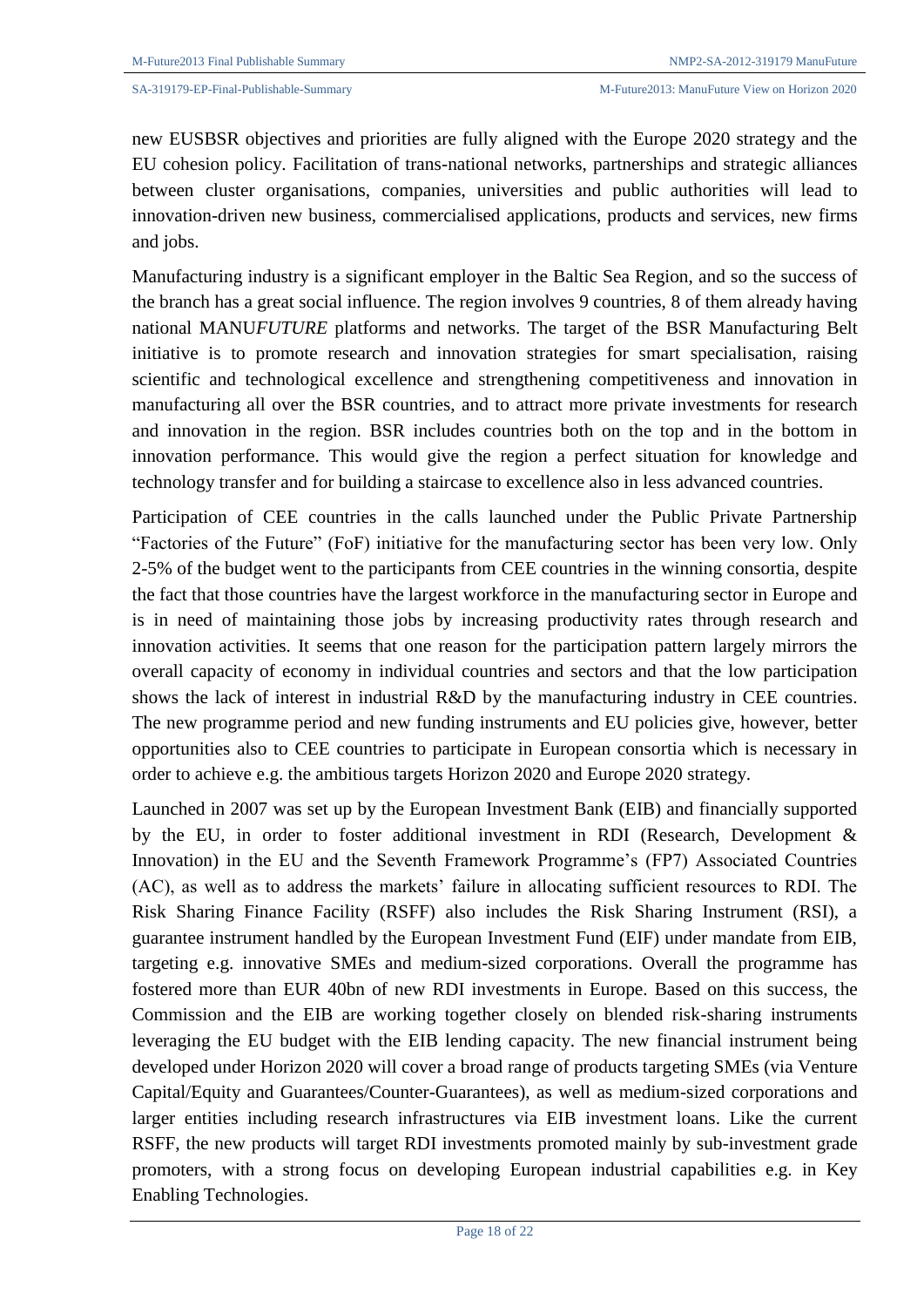### **3.1.5 Horizon 2020 and International Dimension**

Manufacturing Industry is the foundation of national and international economies. It accounts for approximately 16% of global GDP and 14% of employment. Manufacturing is critically important to both developing and developed countries. Current globalisation – enabled by manufacturing and affecting it - has brought many advantages to new developing countries, but also created many large-scale problems in developed countries. By 2025 the majority of production and consumption will take place in developing economies. Meanwhile, in established markets, product demand will be almost steady, but highly differentiated. A new global equilibrium must be pursued. A new paradigm - Competitive Sustainable Globalisation – could be based on two complementary components, interacting within global value chains, i.e. 1) Competitive sustainable global manufacturing, constituted of global manufacturing industries with factories located in countries with competitive advantage (tax, labor cost, etc.), and 2) Competitive sustainable local manufacturing, focusing on establishing local competitive and sustainable manufacturing industries.

To respond from a globalising world perspective to the grand economic, social, environmental challenges, the developed countries foster re-industrialisation by investing in local manufacturing, and the European Union is promoting and supporting such a process. The European initiative fostering regional smart specialisation strategies could provide the right political and financial environment to promote and support competitive sustainable local manufacturing. Industry, universities and research institutions, fostered by MANU*FUTURE*, could play a revolutionary role in this.

IMS (Intelligent Manufacturing Systems, www.ims.org) is an industry-led, international business innovation and research and development program established to develop the next generation of manufacturing and processing technologies through multi-lateral collaboration. IMS provides global services to institutions from the supported regions, incl. the European Union, Mexico, and the United States of America. Other Regions are encouraged to join the IMS program. IMS offers international consortium building and coaching services provided at no charge to researchers from member countries, a listing of projects seeking partners, and a project database with valuable research information. IMS is also a premier sponsor of the World Manufacturing Forum where high-level government officials and industry executives discuss issues and solutions to challenges in manufacturing.

The European Union has sponsored a roadmap project titled "IMS2020" with the objective to strengthen international co-operation under IMS, to provide an effective interface with ongoing European road-mapping activities, and to create research synergies through the establishment of international manufacturing communities in key areas. The IMS 2020 roadmap for future manufacturing research provides a list of topics suitable to IMS cooperation and defines five main areas for concerted future research actions, i.e. 1) Technologies for Sustainability (Holistic view of product cycles in the manufacturing industry and life-cycle-optimisation of manufacturing systems, products and services), 2) Scarce Resources Management (Material reuse optimisation, reducing global consumption of engineering materials such as hydrocarbon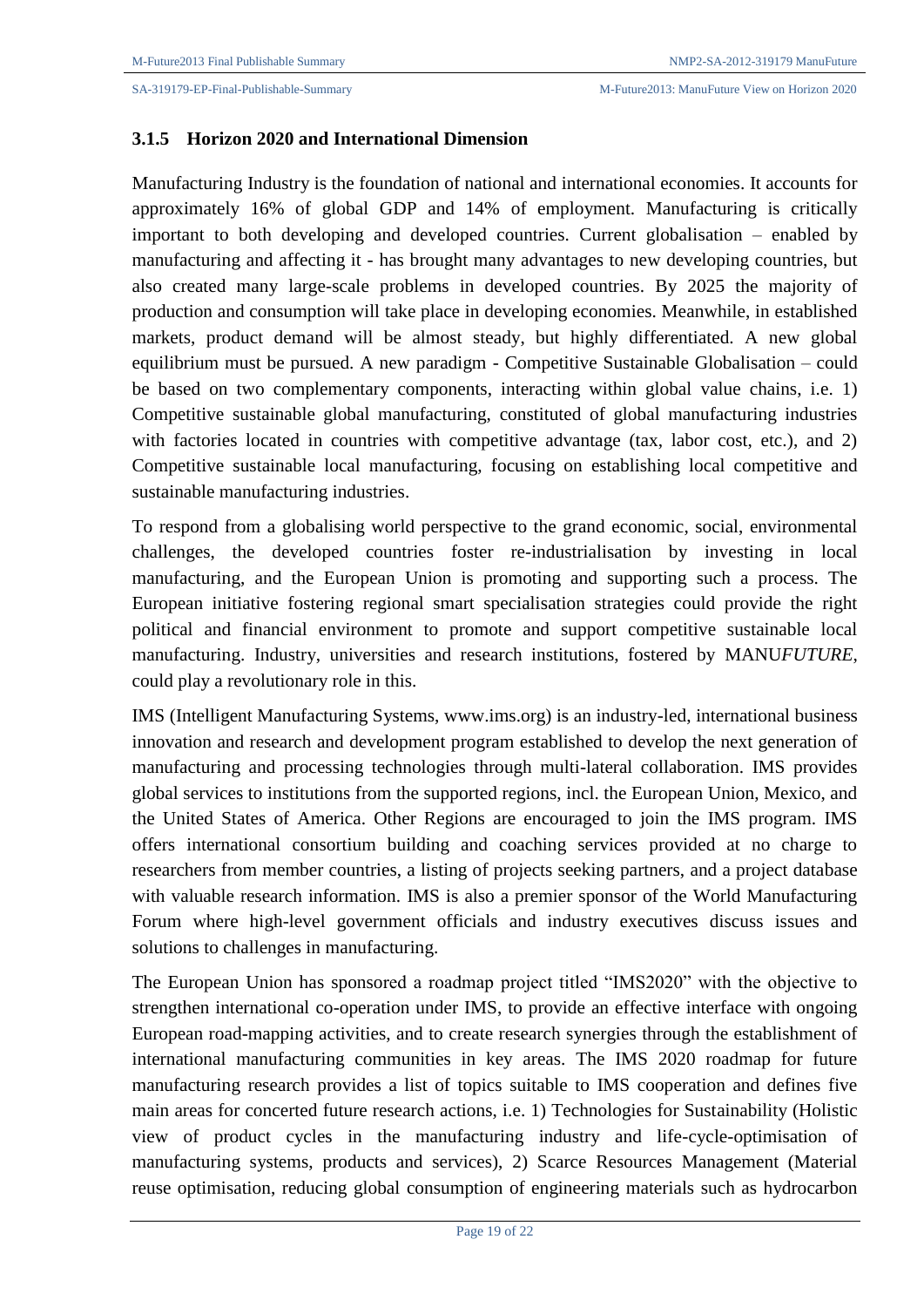fuels and metals and polymers), 3) Sustainable Lifecycle of products and production systems (Performance and Quality of products, services and processes, and safety of people, but also of the related facilities and infrastructure), 4) Sustainable Product and Production (Contribution towards modernisation of industry by improving the quality of product information and ease of access to information at the design, production, utilisation and end of life stages), and 5) Sustainable Businesses (Managing all the conflicting aspects of sustainability in an integrated manner, focusing not only on environmental or social performances but also on sustainability of business).

Further action after the roadmap project include identification of new schemes and frameworks to support IMS research by enhancing and favouring inter-regional cooperation projects, identification of specific measures to increase SME participation in international R&D collaborative projects in IMS, and building and consolidating a number of international and inter-regional communities in the five defined IMS Manufacturing Technology Platform (MTP) thematic areas ensuring an effective exchange of results and knowledge. Collaboration with IMS offers access to the IMS network and government channels/activities across the partner regions providing government level visibility and credibility in the areas of interest. IMS can also provide an exploitation and/or dissemination multiplier for the research activities and expand knowledge and supply chains via the new global networks.

## **3.2 Impact on ethical and gender issues**

Throughout the duration of the project, there were no known ethical or gender issues and, considering project subject, it is not likely to occur in the future. Although equality of rights is not directly expressed in project objectives and tasks, equal rights are ensured between all project Partners for both male and female participants, disregarding their social status, religion, race, physical or mental disorder and any other characteristic.

### **3.3 The Consortium**

The project consortium has brought together a wealth of different competences, organisations that are providing services in a professional way. The partnership has involvd three types of partners. The first type of partnership involves local partners representing a Triple Helix in industrial engineering (LINPRA – industry association, KTU – major technical university in the country and FIMTP – a science and technology park which has attracted a risk capital into one of the start-ups in semiconductor manufacturing services). Nevertheless the teams have been coordinating their activities through common International Advisory Committee and Organising Committee. The second type of partnership has involved DPIN and TUT representing European Technology Platform MANU*FUTURE*. The third type of partnership is represented by  $EP - a$ Lithuanian based Dutch-Lithuanian Consultancy Company having excellent expertise both in FP project coordination and management.

The coordinator plays the overarching role in all partnerships: EP is a partner organisation for LINPRA, LINPRA has a joint partnership with KTU and FIMTP in a number of projects cofounded by the EU Structural Funds and also shares membership of the European Technology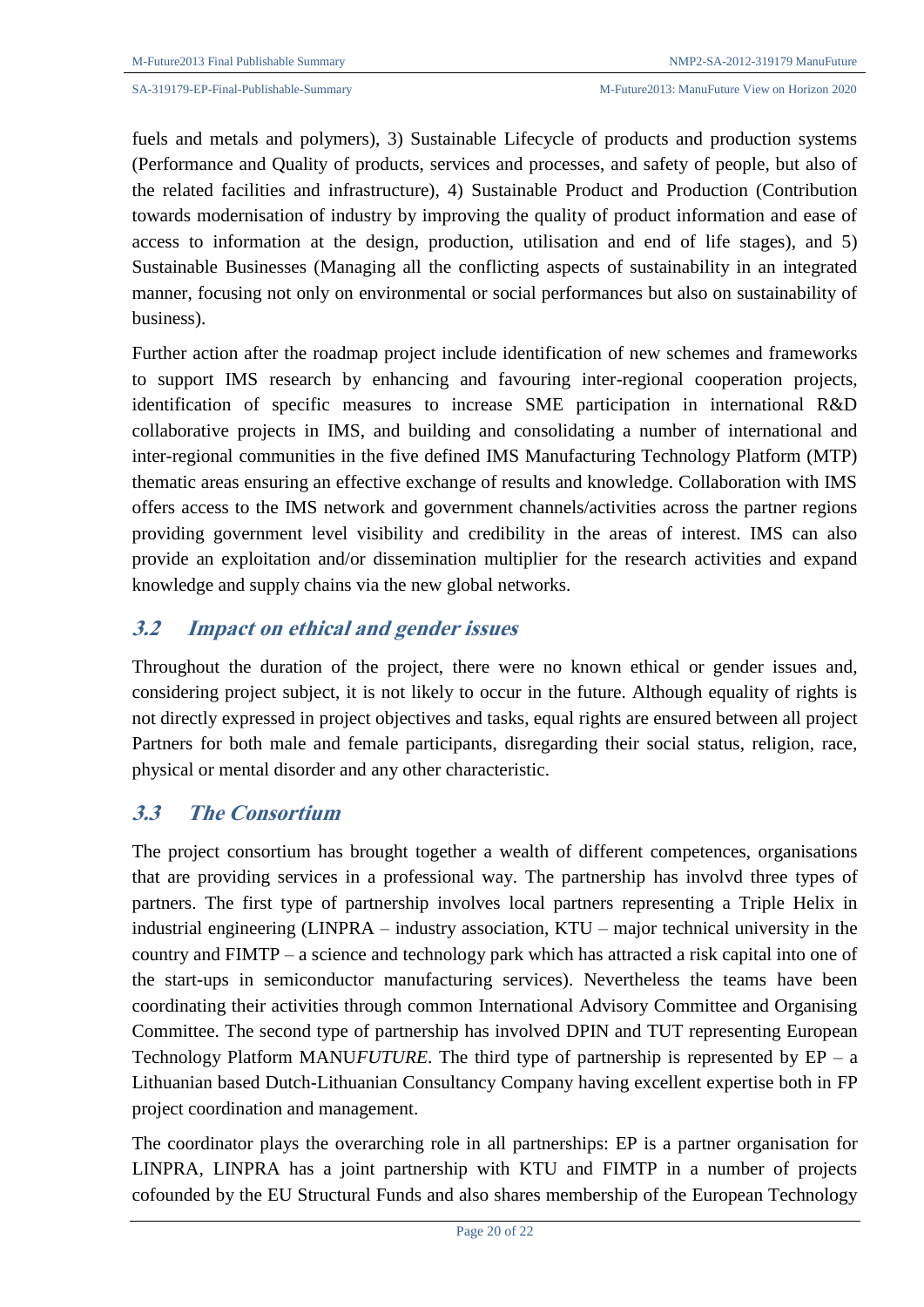Platform MANU*FUTURE* with representatives from DPIN and TUT who are participating in this consortium. Both Prof. Edward Chlebus and Prof. Reijo Tuokko (TUT) are members of the High-Level Expert Group MANU*FUTURE*, while also both Dr. Jaroslaw Chrobot and Dr. Henrikas Mykolaitis are members of the National and Regional Technology Platform Group of MANU*FUTURE*.